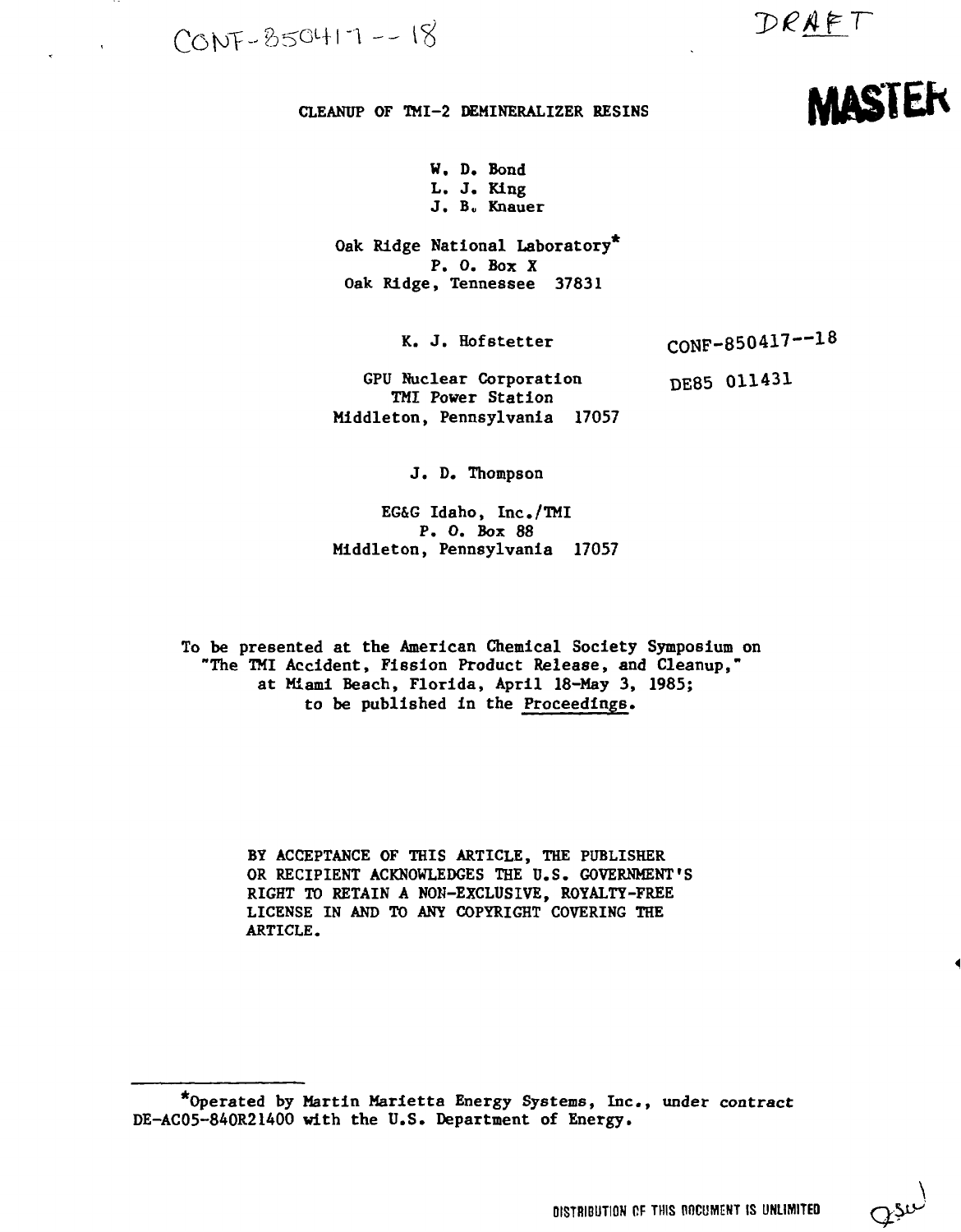#### **CLEANUP OF TMI-2 DEMINERAL1ZER RESINS**

**W. D. Bond, L. J. King, J. B. Knauer Oak Ridge National Laboratory, P. 0. Box X, Oak Ridge, TN 37831**

**K. J. Hofstetter**

**GPU Nuclear Corporation, TMI Power Station, Mlddleton, PA 17057**

**J. D. Thompson**

**EG&G Idaho, Inc./TMI, P. 0. Box 88, Mlddleton, PA 17057**

**Radioceslum Is being removed from Demineralizers A and b (DA and DB) by a process that was developed from laboratory tests on small samples of resin from the demlnerallzers. The process was designed to elute the radioceslum from the demlnerallzer resins and then to resorb it onto the zeolite ion exchangers contained in the Submerged Demineralizer System (SDS). The process was also required to limit the maximum cesium activities in the resin eluates (SOS feeds) so that the radiation field surrounding the pipelines would not be excessive. The process consists of 17 stages of batch elution. In the initial stage, the resin is con**tacted with 0.18 M boric acid. Subsequent stages subject **the resin to increasing concentrations of sodium in**  $NaH_2BO_3 - H_3BO_3$  solution (total  $B = 0.35$  M) and then 1 M sodium hydroxide in the final stages. Results on the per**formance of the process in the cleanup of the demineralizers at TMI-2 are compared to those obtained from laboratory tests with small samples of the DA and DB resins. To date, 15 stages of batch elution have been completed on the demineralizers at TMI-2 which resulted in the removal of about 750 Ci of radiocesium from DA and about 3300 Ci from DB.**

**This paper discusses: (1) the development of a process for removing the cesium activity from the makeup and purification demineralizers at the Three Mile Island Nuclear Power Station, Unit 2 (TMI-2), and (2) the results obtained to date using the process at TMI-2. The removal of cesium from the TMI-2 demineralizers is still in progress and about 4000** Ci of <sup>137</sup>Cs have been removed. The process flowsheet was largely based **on experimental results obtained in hot-cell experiments at Oak Ridge National Laboratory (ORNL) using rather small samples of the demineralizer**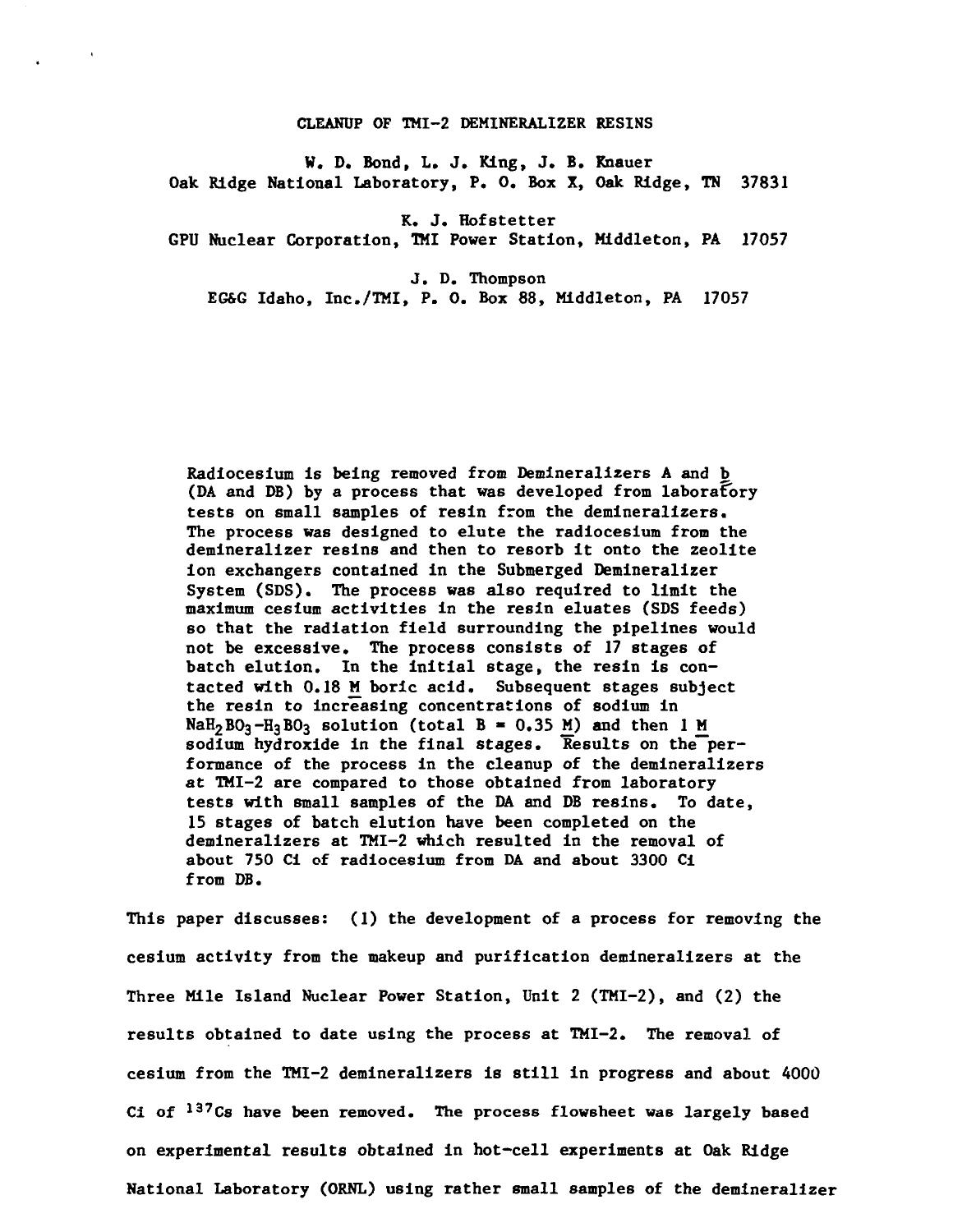**resins which were provided by General Public Utilities Nuclear Corporation (GPU Nuclear). The process consists of eluting the cesium from the resin and then sorbing it on the zeolites in the Submerged Demineralizer System (SDS). The demineralizer cleanup activities reported here were performed as part of a ntinuing program at TMI-2** for decontant ation of the reactor system components.

Conceptual studies of the various alternative methods for cleanup **of the demineralizers CO indicated that the most desirable method was elution of the cesium and subsequent sorbing it on the zeolites in the Submerged Demineralizer System (SDS), provided experimental work with samples of resin indicated it to be feasible. This concept alleviated the high-level radiation problems associated with the eventual removal of the degraded resin beds and with management of the resin wastes. In elution, it was necessary that chemical reagents be employed that were compatible with the ionic solution chemistry of SDS feed solutions. This requirement dictated that Cs elution be accomplished by its displacement with sodium ions using sodium borate or sodium hydroxide solutions. The elution process was also required to limit the cesium activity in eluates to levels that were no greater than about 1 mCi/ml. At this maximum activity level, the planned dilution (maximum of 20/1) of eluates in an eductor device or my pump mixing methods produces feeds that pose no excessive radiation fields around the SDS pipeline.**

**As a consequence of the accident at TMI-2 on March 28, 1979, the two demineralizers (DA and DB) in the water makeup and purification system were severely contaminated with fission product radlonuclides.**

 $\overline{2}$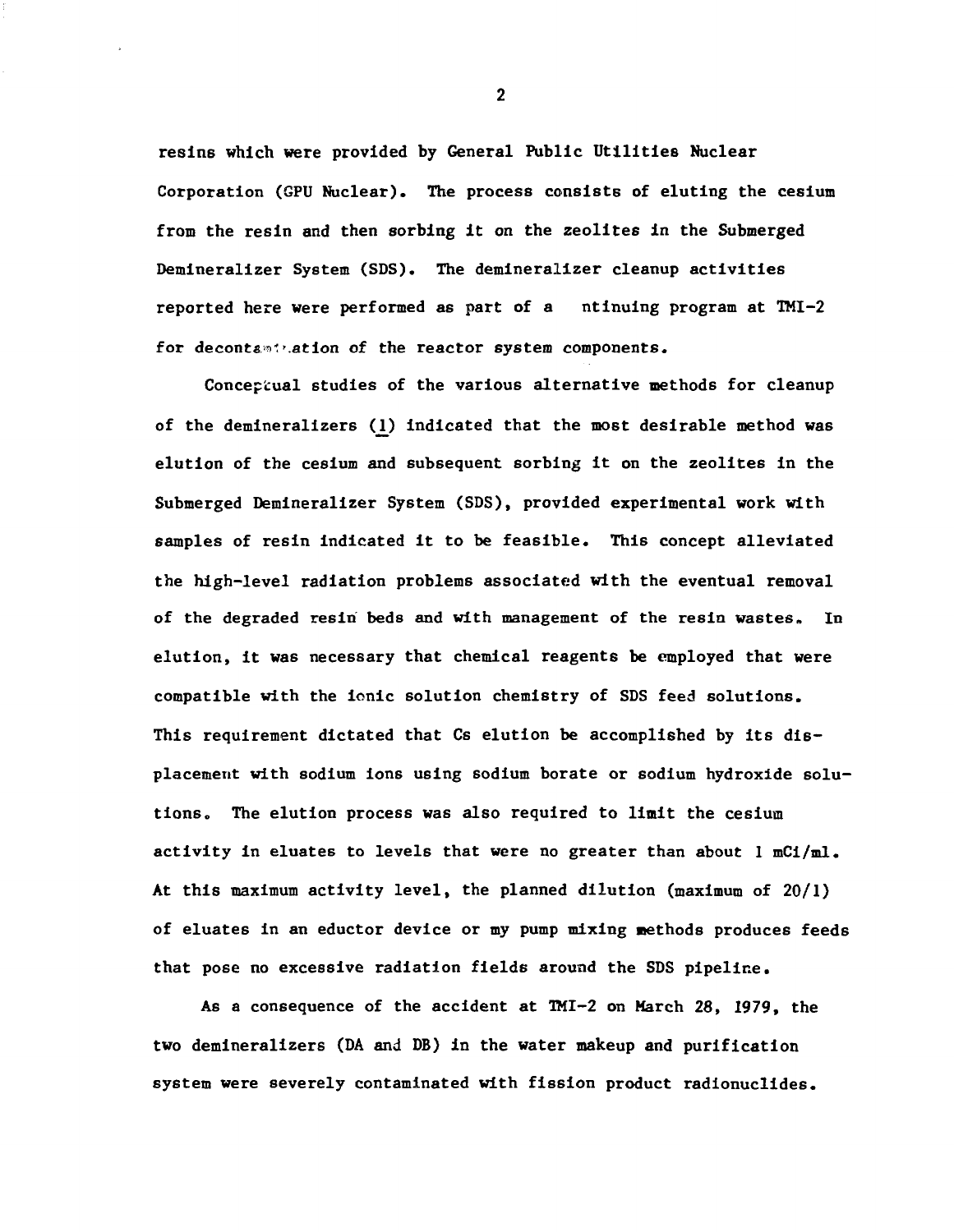**Since the tine of the accident, most of the radlonuclides have decayed and caused significant radiolytic and thermal degradation to the resin beds in the demineralizers. The principal radionuclide activity remaining on the resin beds when deminerallzer cleanup activities began** is due to the relatively long lived  $^{137}$ Cs (t<sub>1</sub>/2 = 30.1 Y) and  $^{134}$ Cs **(tj/2 " 2.06 Y). Prior to the inception of the present investigation, nondestructive assay (NDA) methods had been employed to estimate the quantity of cesium activity and material content of each deminerallzer (Table I) (2). Comparison of the post accident resin bed volumes with that of preaccident showed severe shrinkage (~55%) of the resin beds had occurred and indicated that the beds had been significantly degraded as expected. It was known that the beds had not only been subjected to high radiation dosages (~10<sup>9</sup> rads) but also to high temperatures because of the radioactive decay heat. The necessity to isolate the deminerallzers from liquid flow at about 19 h after the accident prevented effective removal of the decay heat and estimates indicate that centerline bed temperatures may have been as high as about 540°C (1000°F). The demineralizers were sampled by GPU Nuclear personnel in early 1983 and it was observed that the DA vessel contained only dry, caked, resin. However, the caked bed was apparently deagglomerated after water addition and sparging so that resin samples were obtained and liquid-resin contact was improved for the subsequently planned elutions of the resin bed.**

**Since the effects of the resin bed degradation were unknown with regard to the quantitative elution behavior of cesium and the quality of**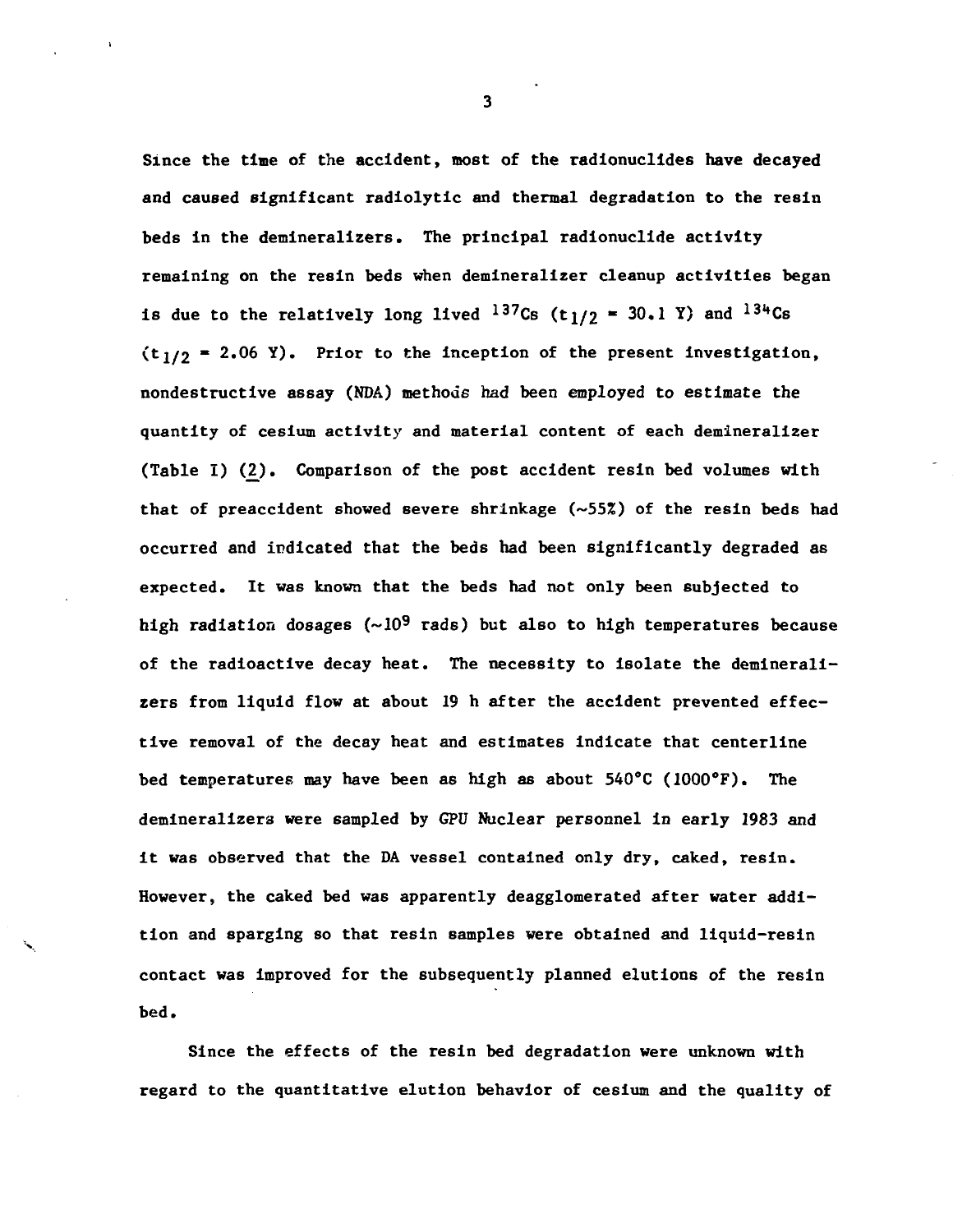| Loadings                | Initial<br>$\mathbb{R}^2$ | DA vessel        | DB Vessel                                  |
|-------------------------|---------------------------|------------------|--------------------------------------------|
| Resin                   |                           |                  |                                            |
| Volume, ft <sup>3</sup> | 50                        | 22               | 22                                         |
| Weight, lb              | 2,139                     | 1,025            | 1,025                                      |
| $137C6$ , C1            | 0                         | 3,500            | 7,000                                      |
| $134Cs$ , C1            | $\mathbf 0$               | 270              | 540                                        |
| Liquid                  |                           |                  |                                            |
| Volume, $ft^3$          | 44                        | 3                | 3                                          |
| Weight, 1b              | 2,746                     | 193              | 193                                        |
| Debris                  |                           |                  |                                            |
| U, 1b                   |                           | 5                | 1                                          |
| Core debris, 1b         |                           | 95               | 19                                         |
| $137Cs$ , Ci            |                           | 177              | 35                                         |
| $134Cs$ , Ci            |                           | 16               |                                            |
| $106Ru$ , C1            |                           | 21               | $\begin{array}{c} 3 \\ 4 \\ 5 \end{array}$ |
| $144$ Ce, C1            |                           | 28               |                                            |
| $125Sb$ , C1            |                           | 116              | 23                                         |
| TRU, Ci                 |                           | 0.5 <sup>b</sup> | 0.1 <sup>b</sup>                           |

 $\overline{a}$ 

### Table I. **Estimated Demineralizer Vessel Loadings Based NDS Characterizations<sup>8</sup>**

**<sup>a</sup>Data from M. K. Mahaffey, et al (2\_), <sup>b</sup>a activity only.**

 $\sim 10^{11}$  km

 $\overline{a}$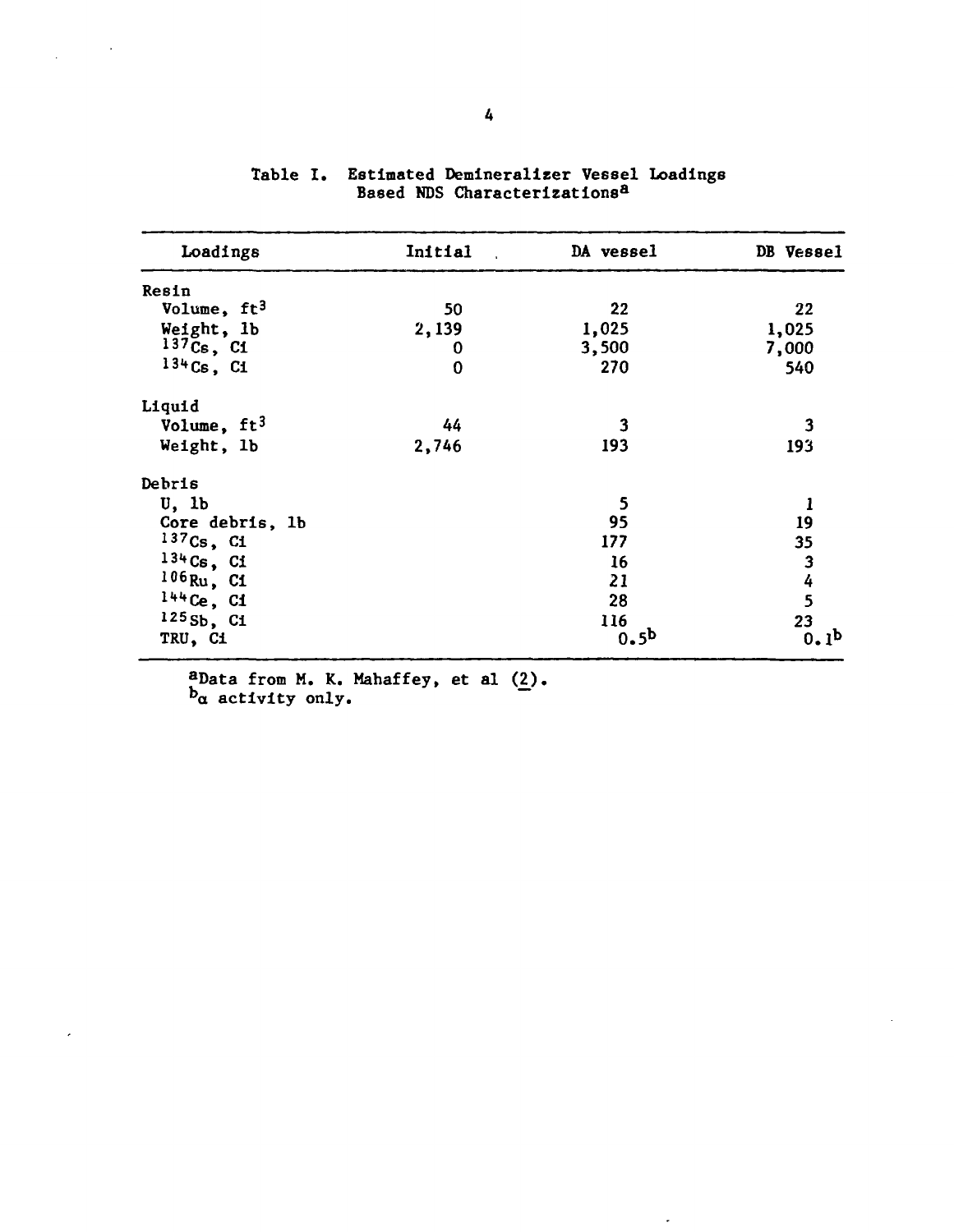**the resultant eluates; it was necessary to obtain samples of the degraded resins and experimentally determine the feasibility of eluting the cesium and then fixing it on the zeolites in the SDS system. Even if cesium elution proved feasible, It was not certain that eluates could be satisfactorily processed in the SDS. Cesium loading of the SDS zeolite beds might be seriously impaired by the presence of degradation products in eluates, depending on their nature and quantity of degradation present in the eluates. Finely dispersed solids (or colloids) from resin particle breakage and degradation may not be readily separable and cause plugging of the zeolite bed. Soluble organic compounds and emulsified oils might be sorbable on zeolites and foul or block the exchange sites for cesium.**

### **Process Flowsheet Description and Process Operations**

**The schematic process flowsheet is shown in Figure 1. After removal of the existing liquid in the demineralizers, cesium is eluted in stage wise batch contacts of the resin with the eluent solutions. As elution proceeded, the sodium concentrations of the eluent solution is increased from 0 to 1 M (0 to 23,000 ppm Na) to facilitate elution of the residual cesium on the resin. Liquid-to-solid phase volumetric ratios of ~1.5 are used in each stage which is governed by the available free volume in the demineralizer vessels. Batch contacts of the liquid eluent solutions with the resin was accomplished by upflowing the liquid into the demineralizer and then air sparging the liquid above the resin bed to promote mixing for 8 h. The air sparging was then stopp- ' and the 24 to 72 h was allowed for the settling of suspended solids. Typically 3 to 4**

F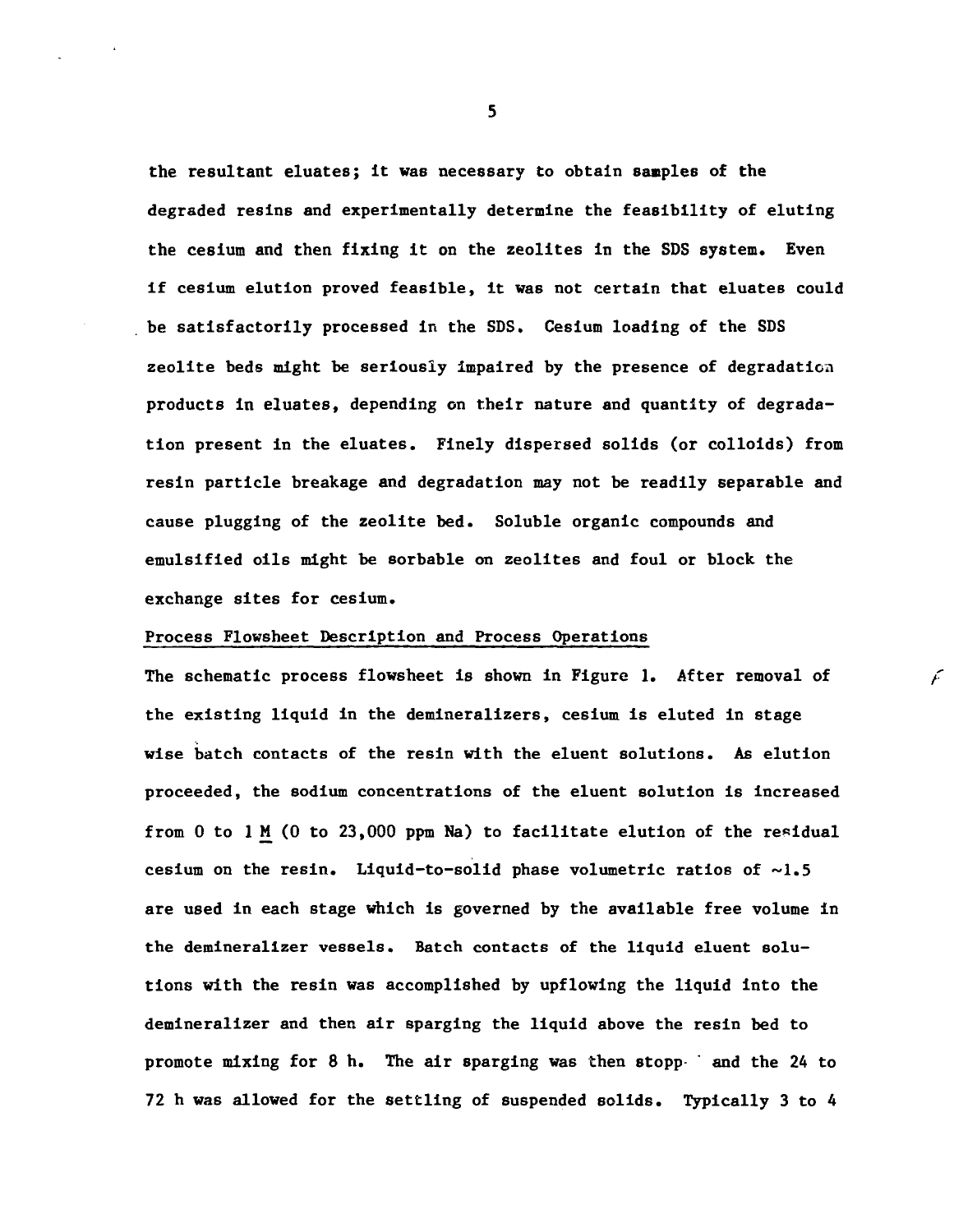

Figure 1. Flowsheet for Elution of the TMI-2 Makeup and Purification Demineralizer.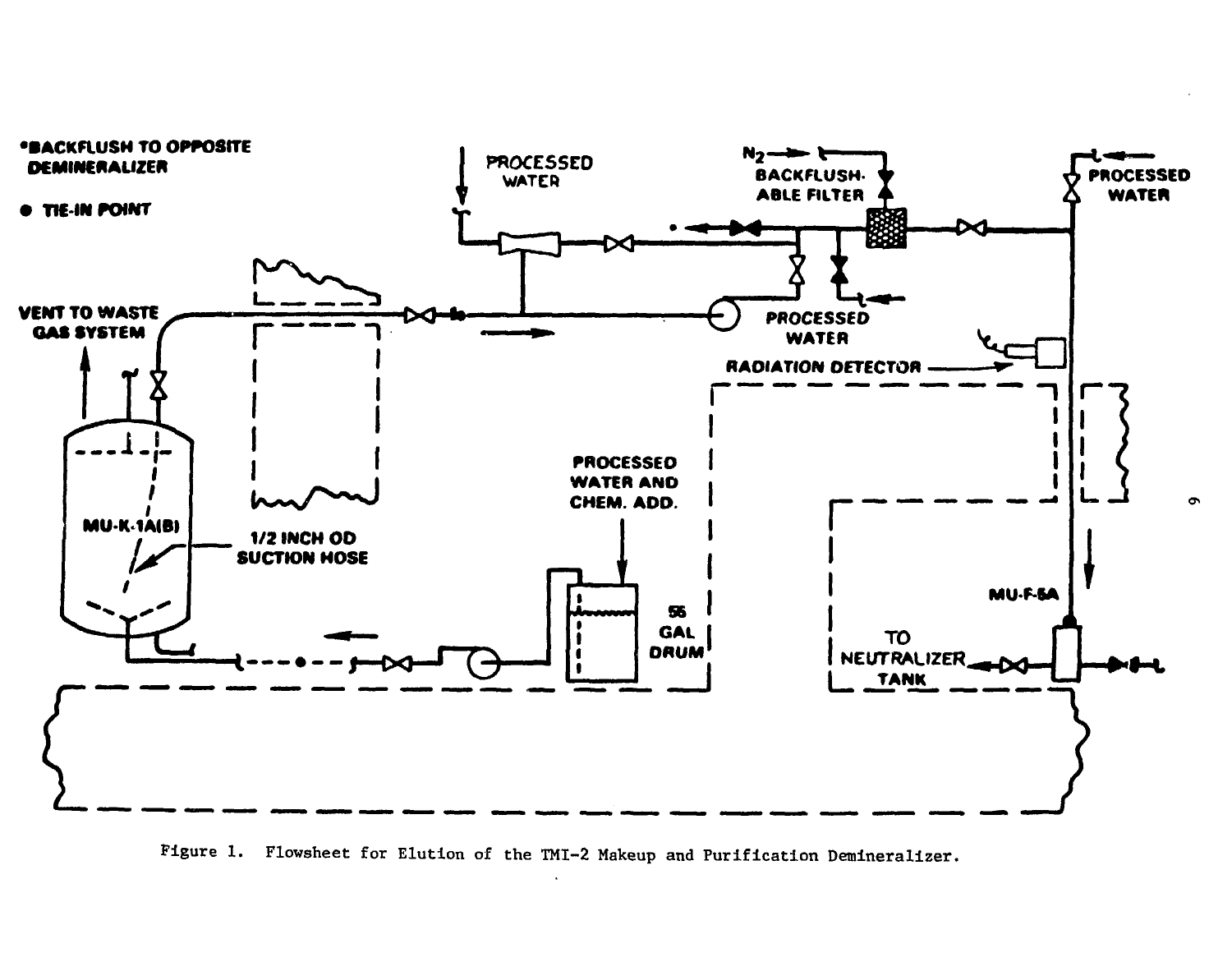**drums (55-gal each) of eluent solution were added per batch content. Eluates were withdrawn through a suction hose from a depth about 1 ft below the liquid surface to ensure against the withdrawal of any solids which might be floating on the liquid. The removal was accomplished using either an eductor or a pump to lift the liquid. The eluates are then filtered through a sintered, stainless steel, filter frit (pore** size 20  $\mu$ m) before being diluted with processed water (800 ppm B), **transferred to inplant neutralizer tank storage, and finally processed** through the existing SDS. The SDS has been previously described.  $(3,4)$ 

**Dilution was necessary to minimize personnel exposure during transfer through piping to in-plant tanks. Most of the eluates were transferred from the deminerallzer using the eductor which diluted the eluates (up to 20-to-l) before filtration. Flow totalizers were used to measure volume of liquid transfer and flow of eluate from the demineralizer would continue until the pump or eductor lost suction leaving a considerable residual volume (Vr) of eluate heel in the demineralizer. The values of Vr remaining in the DA and DB vessels after transfers were 145 and 175 gal, respectively.**

**Samples from the neutralizer tank were analyzed after each batch elution. Routine analyses included determination of <sup>137</sup>Cs by yspectrometry, 90gr by g—counting, and sodium by atomic absorbtion. The progress of the batch elutions were monitored from the determination of the concentrations and volumes in the neutralizer tanks before and after transfer of batch eluates.**

 $\overline{7}$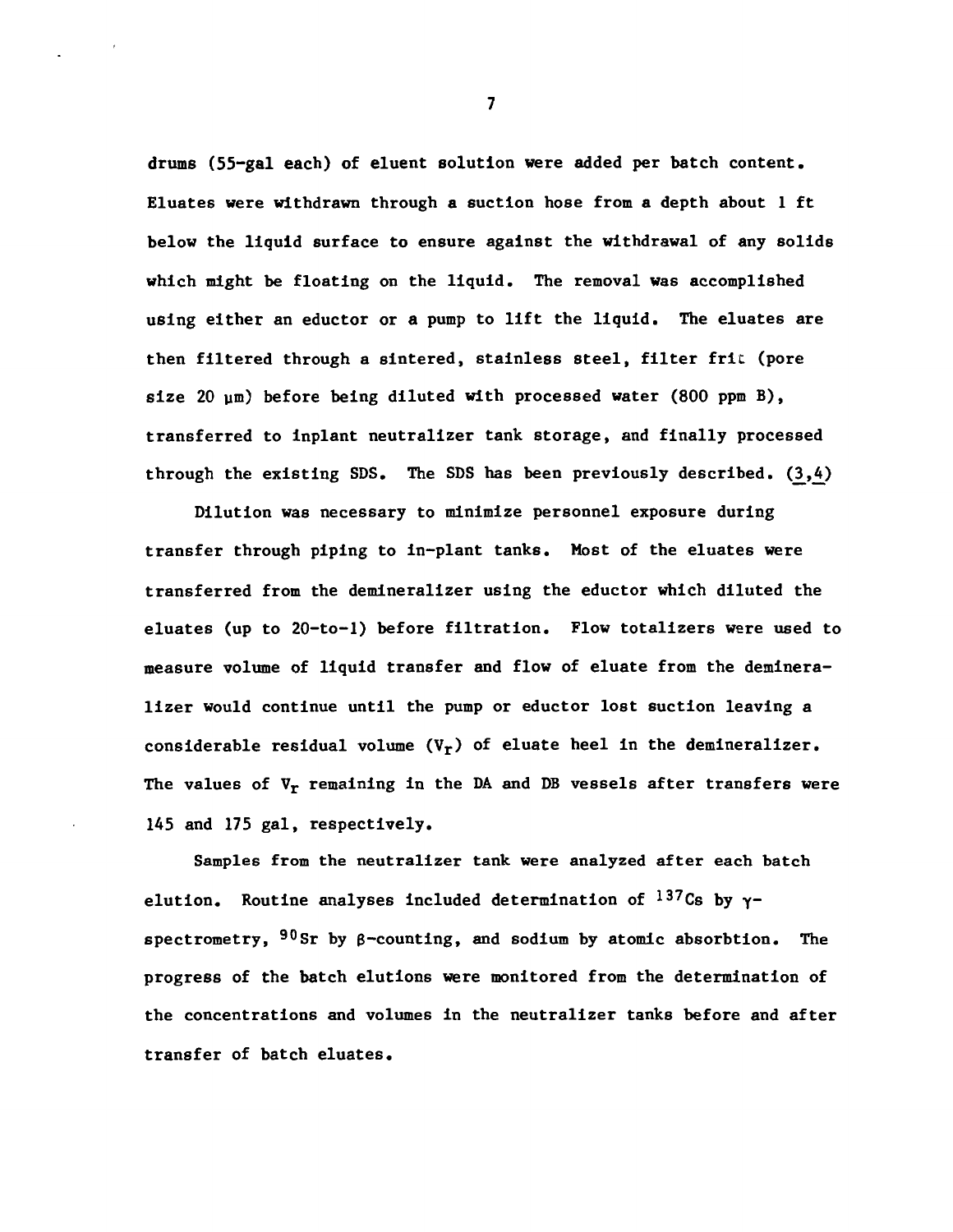#### **Laboratory Development Studies**

**Laboratory-scale experiments on the development of the process flowsheet Included: (1) batch elutlon tests to determine the feasibility of Cs elution by sodium ion displacement; (2) tests with small-zeolite beds to indicate the feasibility of satisfactorily processing eluates in the SDS; (3) studies of eluate clarification by settling and by filtration through sintered metal filters. The results of these experimental studies provided the technical basis for the process flowsheet (Figure 1) for the cleanup of the demineralizers. The DB sample was available about 1 y before a satisfactory DA sample was obtained and therefore most of the elution flowsheet conditions were developed using the DB resin.**

**Description and Analysis of Demineralizer Samples. Samples from the DA and DB vessels consisted of resin mixed with liquid. The DA sample contained about ~20 ml of resin and ~50 ml of liquid and the DB sample contained about 40 ml of resin and 80 ml of liquid. The resin was separated from the liquid by settling. Most of the resin settled very rapidly. The resin was then dried in air at ambient conditions (25-30°C). In some cases the separated liquid was further clarified by centrifugation before analysis. The resin and liquid were analyzed by chemical and radiochemical methods. The resin was also examined by visual microscopy at ~20X magnification to assess its physical characterization.**

**Chemical and radionuclide analyses of the resin and liquid phases of the DA and DB samples are given in Table II. Only the principal constituents have been listed in Table II. Small quantities (10-1000 ppm) of many other metal cations were also present in the resin but are not relevant to the work reported here.**

ی س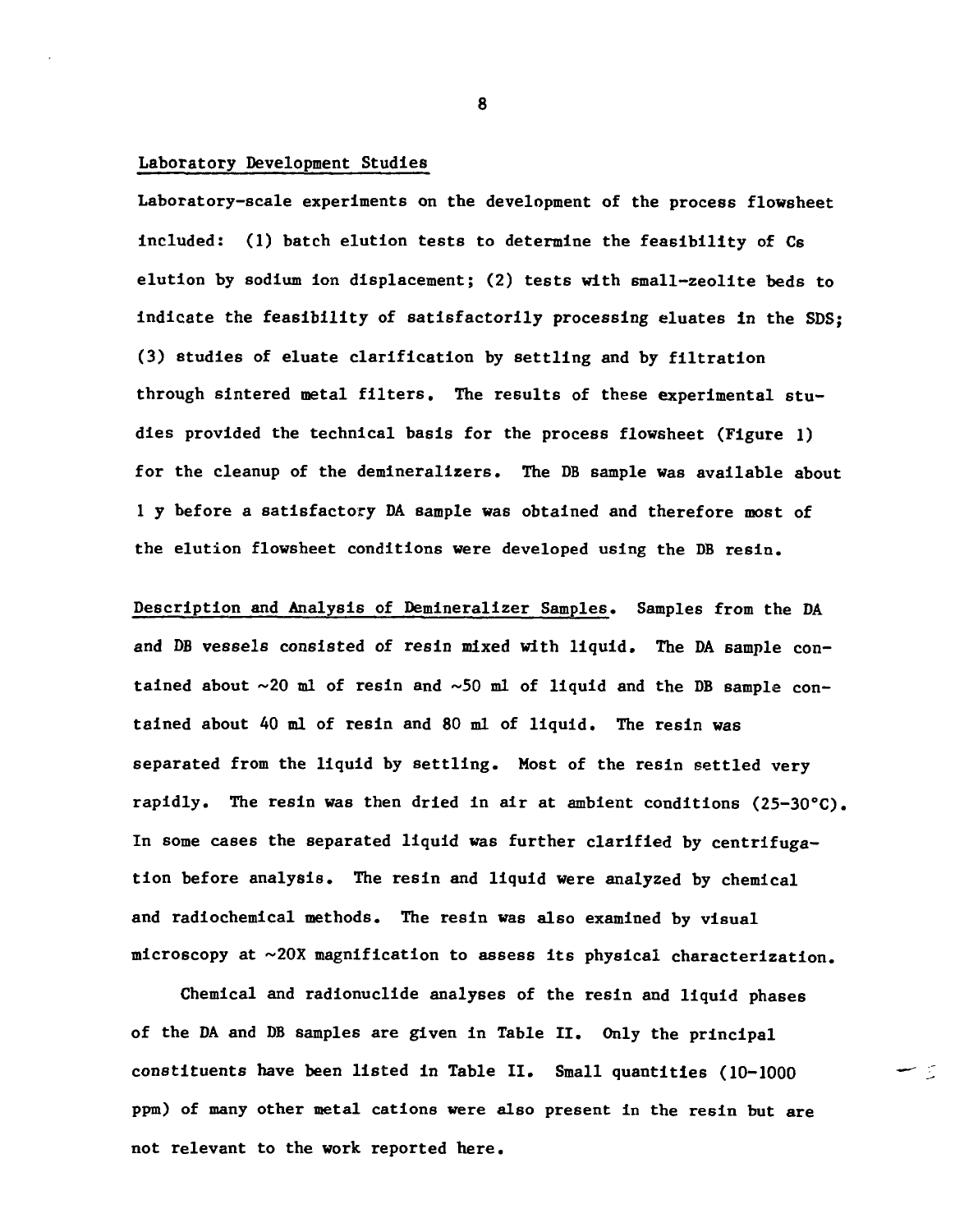|                           | DA                  |               | DB                  |          |  |
|---------------------------|---------------------|---------------|---------------------|----------|--|
| Analyses                  | Liquid <sup>8</sup> | Resin         | Liquid <sup>b</sup> | Resin    |  |
| Radionuclides, $\mu$ Ci/g |                     |               |                     |          |  |
| 137C <sub>S</sub>         | 209                 | 5,520         | 1,480               | 21,800   |  |
| 134Cs                     | 11                  | 285           | 101                 | 1,458    |  |
| $90S_{\Gamma}$            | 6.72                | 9.46<br>3,060 |                     | 890      |  |
| Chemical, ppm             |                     |               |                     |          |  |
| C                         | 164                 |               | 950                 |          |  |
| B                         | 1,000               | 20            | 2,000               | >200     |  |
| Na                        | 500                 | 4,900         | 8,500               | >1,000   |  |
| $SO_4$ <sup>c</sup>       | 900                 | 29,000        | 7,700               | 15,000   |  |
| U                         | $\langle 1$         | 2,400         | 10                  | 200      |  |
| Fe                        | 4                   | 2,400         | 10                  | 200      |  |
| Ca                        | 3                   | 970           | 15                  | 30       |  |
| Ba                        |                     | 240           |                     | $\leq$ 1 |  |

 $\mathbb{Z}^{d-1}$ 

Table II. Radionuclide and Chemical Analyses of the Demineralizer Samples

 $a_{\text{pH}} = 7.1.$ 

 $\mathcal{L}$ 

 $P_{\rm pH} = 5.7.$ 

 $\label{eq:2.1} \frac{1}{2} \int_{\mathbb{R}^3} \left| \frac{d\mathbf{x}}{d\mathbf{x}} \right|^2 \, d\mathbf{x} \, d\mathbf{x} \, d\mathbf{x} \, d\mathbf{x} \, d\mathbf{x} \, d\mathbf{x} \, d\mathbf{x} \, d\mathbf{x} \, d\mathbf{x} \, d\mathbf{x} \, d\mathbf{x} \, d\mathbf{x} \, d\mathbf{x} \, d\mathbf{x} \, d\mathbf{x} \, d\mathbf{x} \, d\mathbf{x} \, d\mathbf{x} \, d\mathbf{x} \, d\mathbf{x} \, d\mathbf{x} \$ 

<sup>c</sup>Sulfur was determined as sulfate.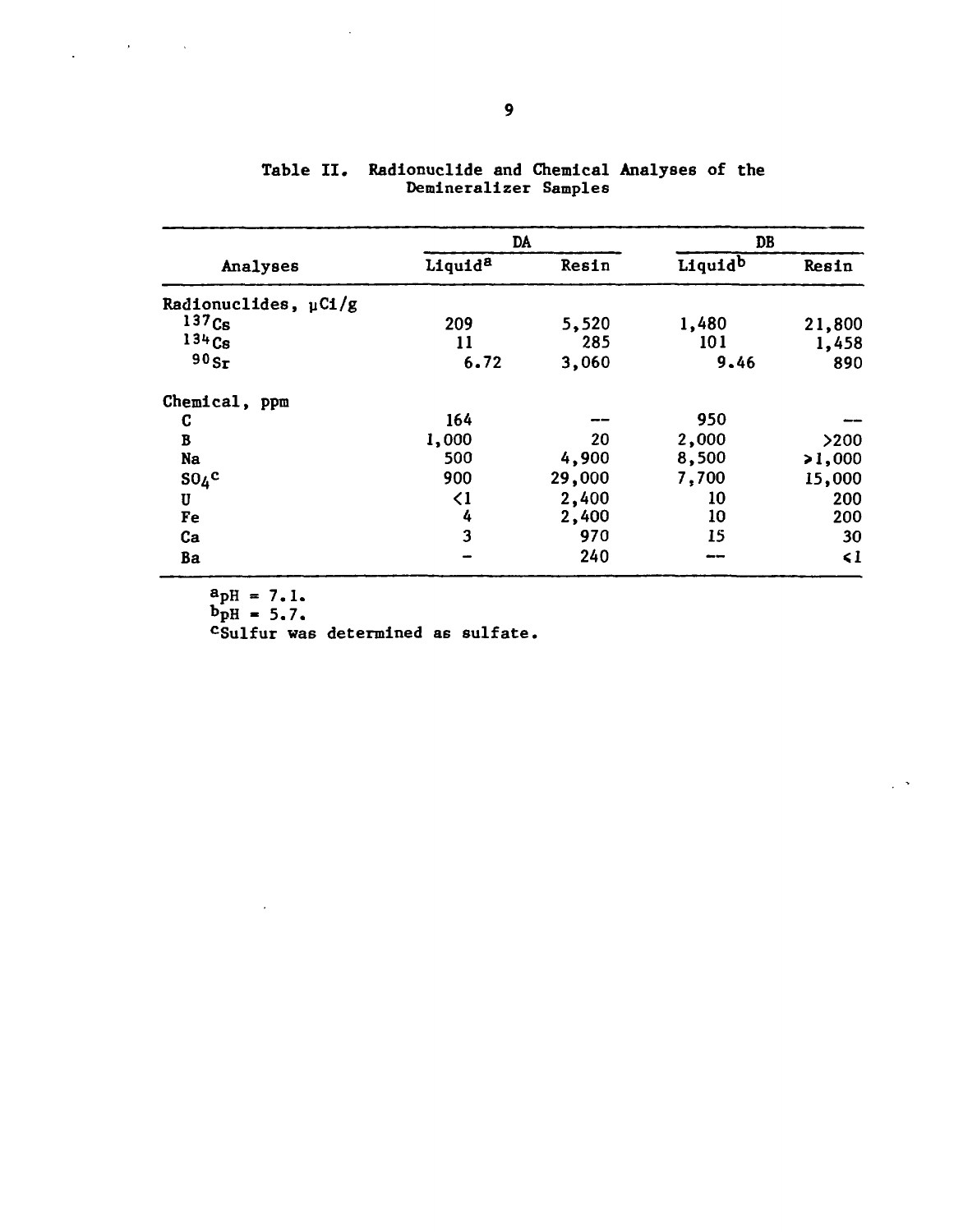Microscopic examinations revealed that the DA resin was more severely damaged than the DB resin (Figure 2). The DA resin contained large angular particles and clustered resin beads in significant amounts, perhaps 5 to 10 vol X of the sample. However, the remainder of the particles were clearly distinguishable ae individual resin beads with colors ranging from black (non-transparent) to amber (transparent). The angular particles had an appearance that is typical pyrolytic carbon derived from tars, pitches, and polymeric resins. The angular particles were not observed in the DB resin.

The DB resin principally contained only resin beads which were black or amber colored. Very few bead clusters were observed. In some cases, there was partial spalling of the surface layer of the black beads and the blackening only appeared to occur to a depth of a few micrometers.

Liquids separated from the demineralizer samples were visually of good clarity but yellowish brown in color. It is later shown in further liquid clarification tests that the solutions were slightly turbid even after settling times of 1 to 4 days.

Multistage Batch Elution Tests. Results from multistage batch tests which demonstrated a satisfactory method for Cs elution are shown in Table III and Figure 3. The elution process consisted of 17 contact stages in which a 6odium ion concentration gradient was employed to limit the cesium activities of the eluates to a maximum of  $\sim$ 1000 pCi/ml (Table III). The resin was initially rinsed with  $0.18$  M H<sub>3</sub>BO<sub>3</sub> in the

10

F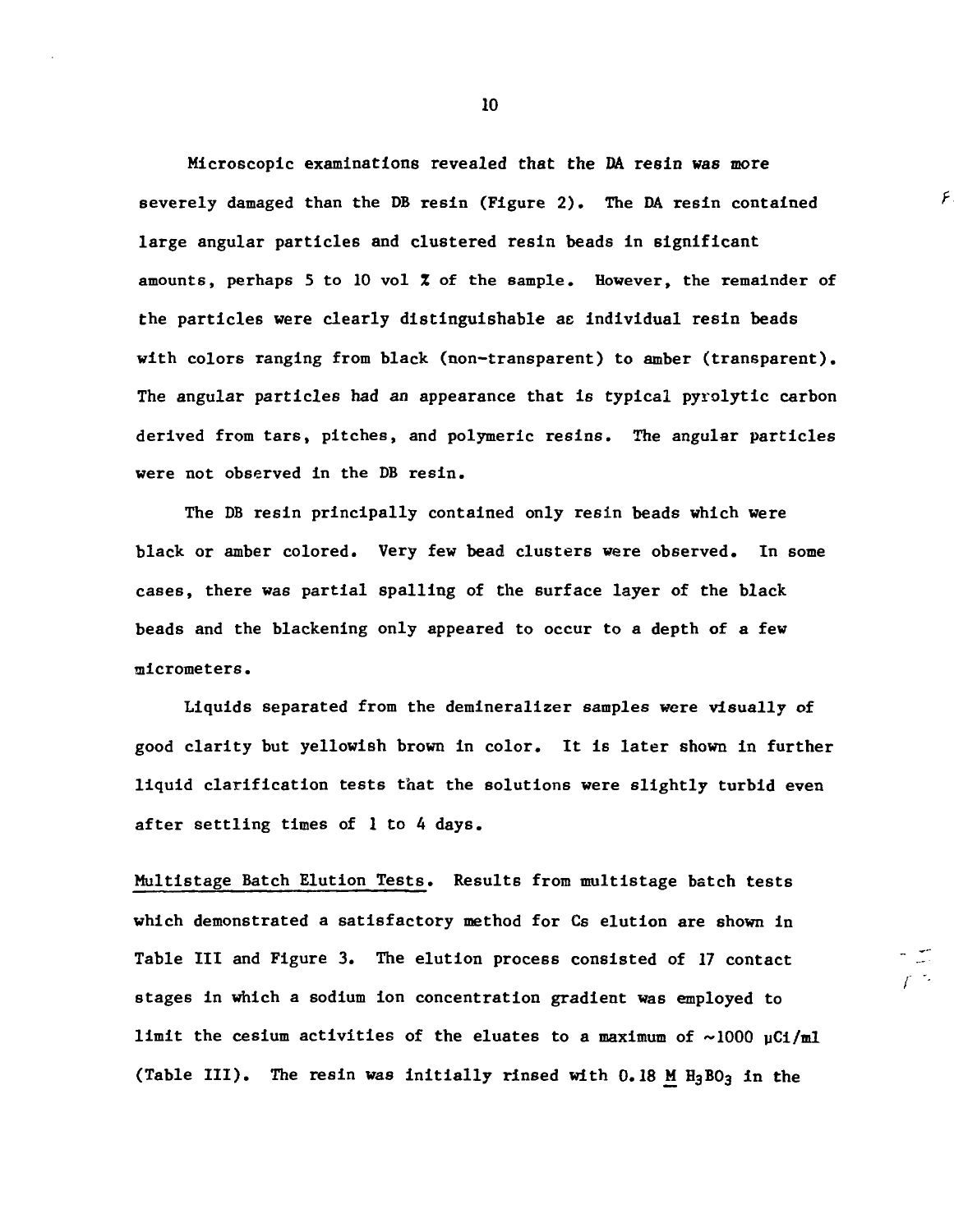



**ORNL Photo CYN 5747 OA Resin**

**Figure 2. Photomicrographs of the Demineralizer Resins (20X Magnification)**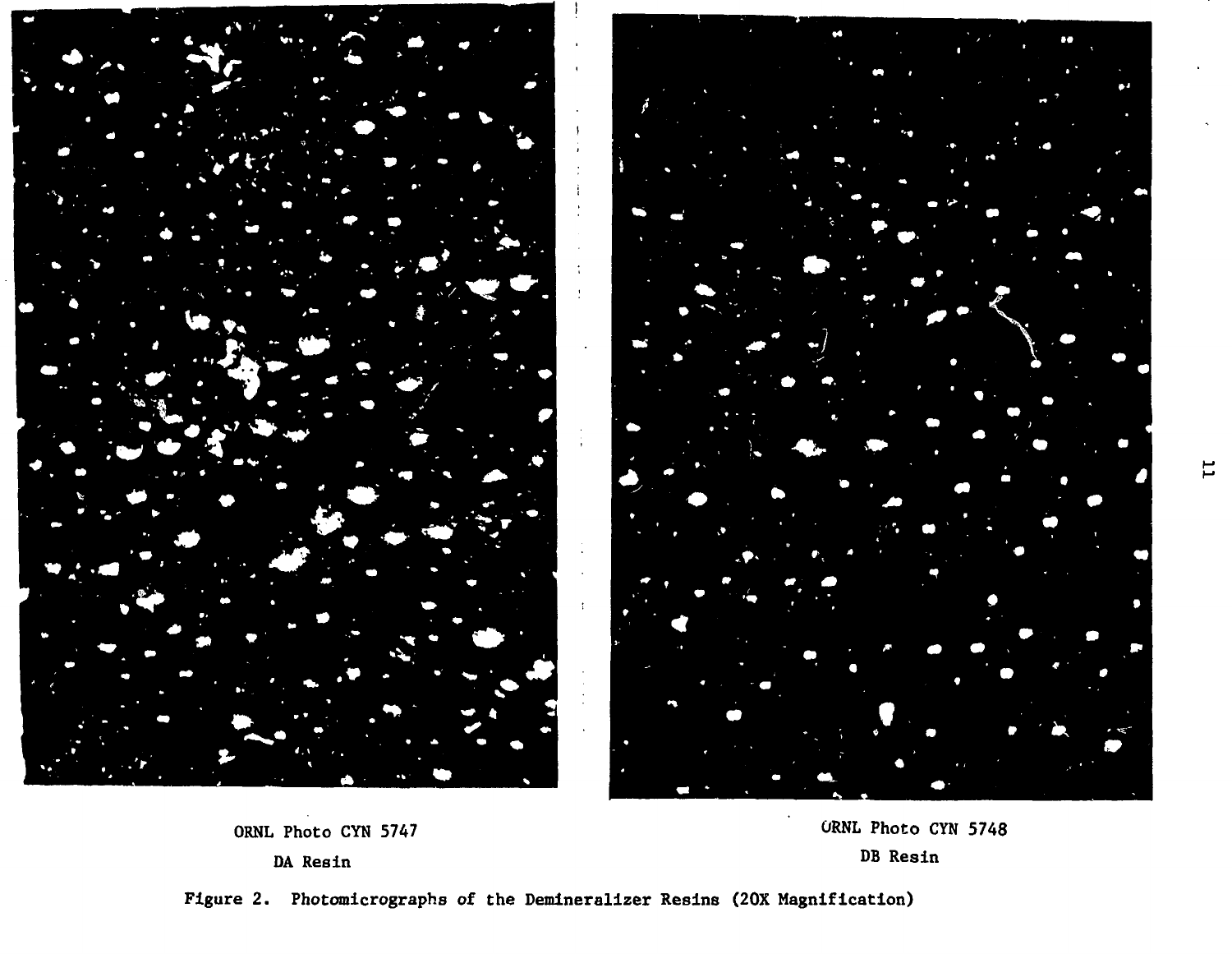## Table III. Elution of <sup>137</sup>Cs in Multistage Batch Elution Tests **with the DA and DB Resins**

**Conditions: 15 ml of eluent solution contacted with ~10 ml of resin for 30 min; air dried resin weights were 6.56 and 7.22 g for the DA and DB resin, respectively.**

|                         |                                                                                   |                 | $137Cs$ conc. in    | $\mu$ Ci/g<br>Kd, |                        |  |  |
|-------------------------|-----------------------------------------------------------------------------------|-----------------|---------------------|-------------------|------------------------|--|--|
| Stage                   |                                                                                   |                 | Eluate, $\mu$ Ci/ml |                   | uC1/m1                 |  |  |
| Number                  | Eluent Solution                                                                   | $\overline{DA}$ | DB                  | $\overline{DA}$   | $\overline{\text{DB}}$ |  |  |
| 1                       | $0.14$ M $H_3BO_3$                                                                | 96.8            | 1090                | 54.8              | 17.9                   |  |  |
| $\overline{\mathbf{2}}$ | $0.035$ M NaH <sub>2</sub> BO <sub>3</sub> -0.32 M H <sub>3</sub> BO <sub>3</sub> | 136             | 340                 | 36.7              | 55.4                   |  |  |
| 3                       |                                                                                   | 135             | 420                 | 34.7              | 42.8                   |  |  |
| Ŀ                       | $0.26$ M $\text{NaH}_2\text{BO}_3-0.09$ M $\text{H}_3\text{BO}_3$                 | 245             | 1230                | 16.8              | 12.5                   |  |  |
| 5                       |                                                                                   | 185             | 1140                | 20.0              | 11.4                   |  |  |
|                         |                                                                                   | 122             | 1050                | 28.0              | 10.3                   |  |  |
| $\frac{6}{7}$           |                                                                                   | 78.1            | 870                 | 41.5              | 10.5                   |  |  |
| 8                       |                                                                                   | 67.3            | 757                 | 45.9              | 10.0                   |  |  |
| 9                       |                                                                                   | 51.9            | 632                 | 57.2              | 9.9                    |  |  |
| 10                      |                                                                                   | 37.0            | 516                 | 78.0              | 10.1                   |  |  |
| 11                      |                                                                                   | 25.5            | 405                 | 111               | 10.8                   |  |  |
| 12                      |                                                                                   | 18.1            | 343                 | 154               | 10.9                   |  |  |
| 13                      | 1 M NaOH                                                                          | 64.3            | 432                 | 41.0              | 6.6                    |  |  |
| 14                      |                                                                                   | 42.7            | 395                 | 59.5              | 5.1                    |  |  |
| 15                      |                                                                                   | 25.7            | 264                 | 90.5              | 5.6                    |  |  |
| 16                      |                                                                                   | 16.0            | 175                 | 153               | 6.4                    |  |  |
| 17                      |                                                                                   | 21.1            | 97                  | 200               | 9.7                    |  |  |

 $\mathbf{r}$ 

موري

 $\sim$   $\sim$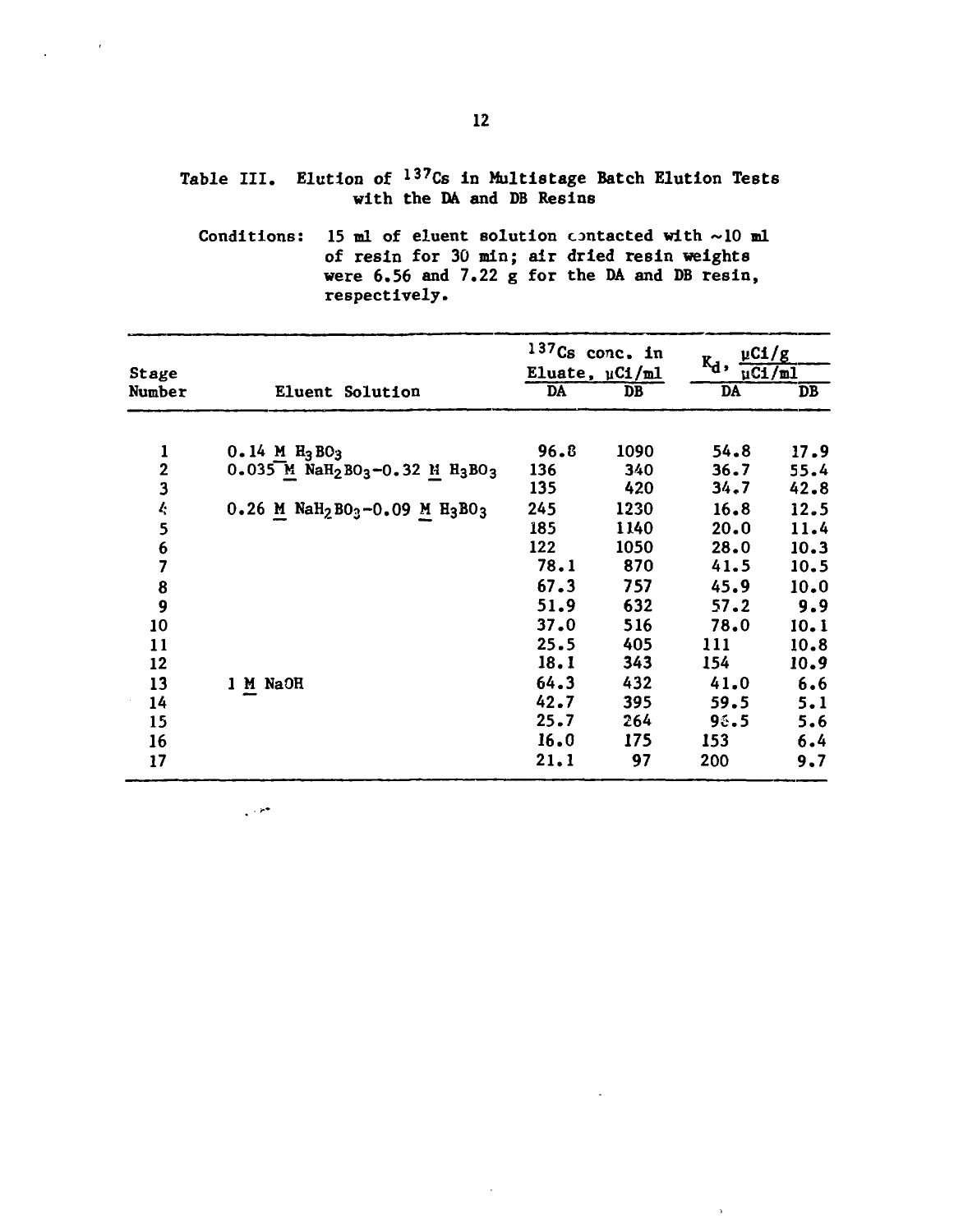

*\*'1* **3**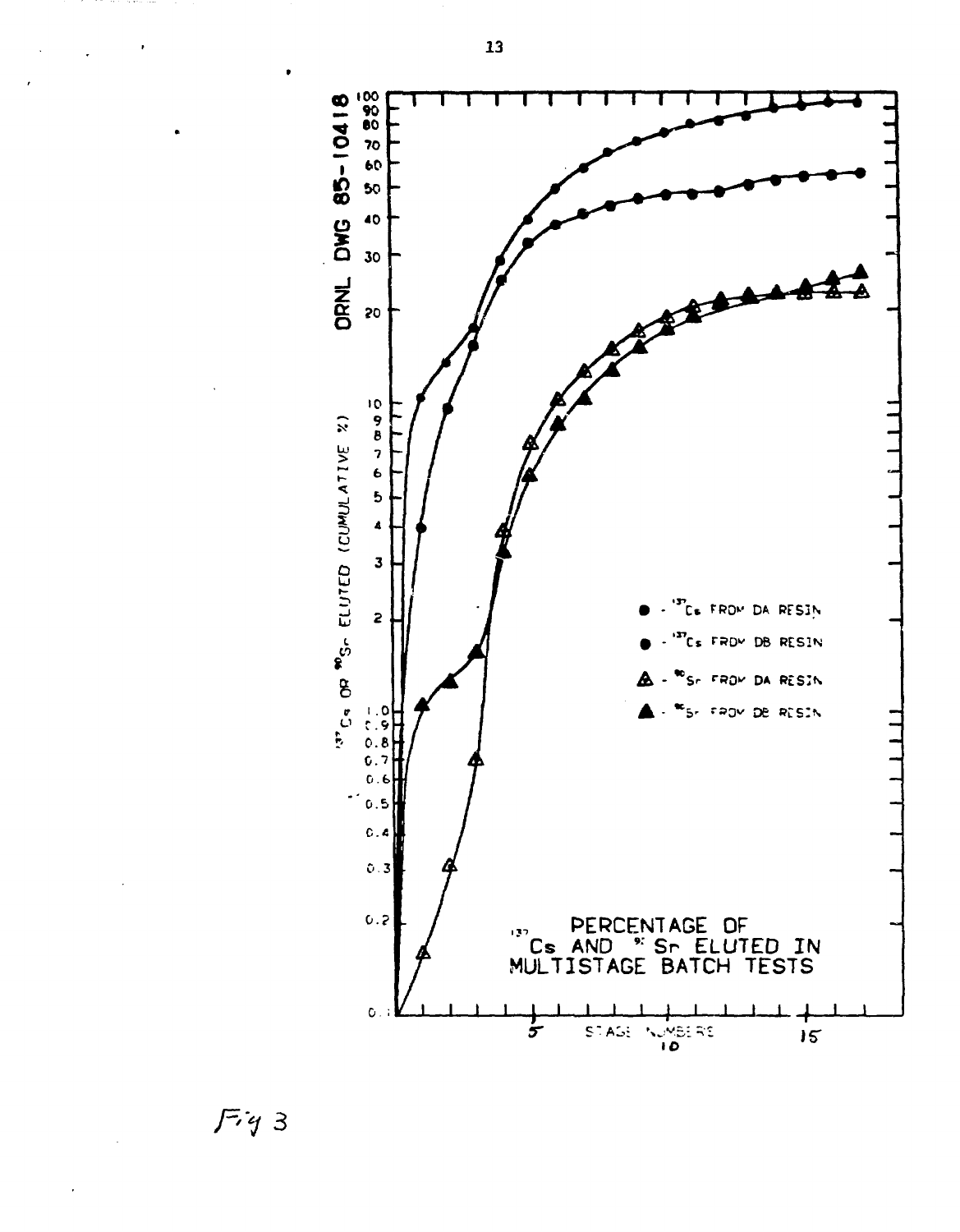**first stage and then the sodium ion concentration of the eluent was increased in the succeeding elution stages from 0.035 to l H through the** use of partially neutralized boric acid solutions (NaH<sub>2</sub>BO<sub>3</sub>), and finally **1 £ NaOH.**

**The elution of <sup>137</sup>Cs was 96% from the DB resin after 17 stages but was only about 56% from the more degraded DA resin (Figure 3). The residual specific activities of <sup>137</sup>Cs remaining on the DA and DB resins was 2.4 and 0.9 mCi/g, respectively. Partial elution of the <sup>90</sup>Sr also occurred and about 25Z was eluted from either resin. The distribution coefficient (Kd) values of <sup>137</sup>Cs for the DB resin were relatively constant throughout the stage-wise contacts using the same sodium concentration whereas a significant increase in Kd values for the DA resin occurred. The difference in elution characteristics of <sup>137</sup>Cs can be attributed to the greater damage suffered by the DA resin.**

**To determine if the large clustered and carbonized particles in the DA resin sample contained most of the uneluted <sup>137</sup> Cs, the eluted resin bed was air dried and classified into three fractions by screening which were analyzed. Only about 12 to 14 particles were present in the >2000 ym fraction, about 10 vol % in the 850-2000 um fraction, and about 90 vol 1 in the <850 urn fraction. The specific activities of <sup>137</sup>Cs were 4.1, 4.7, and 2.4 mCi/g for the large-, intermediate-, small-size fractions, respectively. Although the larger particles are of higher specific activity, most of the uneluted <sup>137</sup>Cs (~80Z) is associated with the smallest size fraction.**

**Organic compounds were solubilized throughout the 17 stages of batch contacts (Figure 4). However, the carbon compounds were only**

 $f^{\mathcal{L}'}$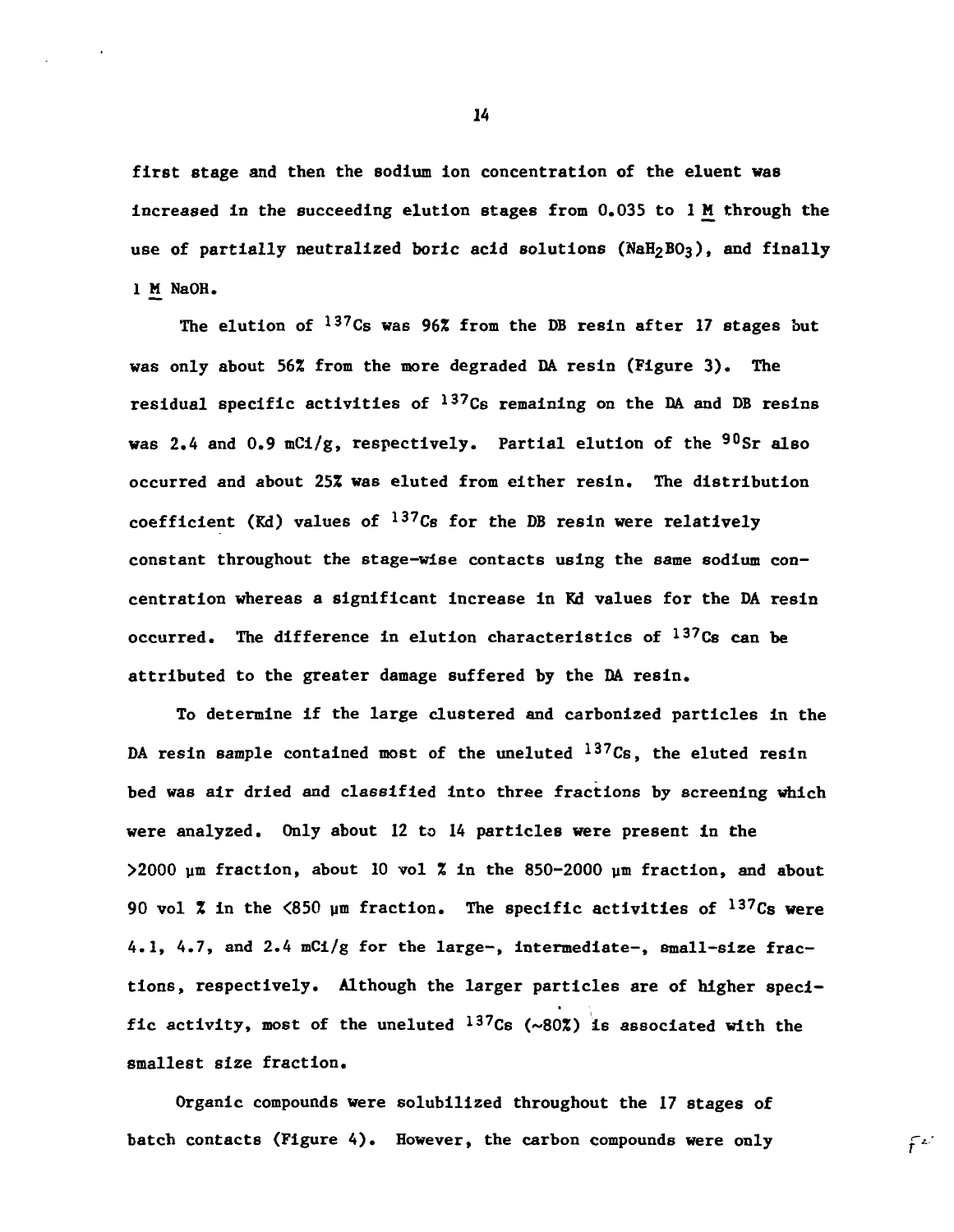

 $\pmb{\cdot}$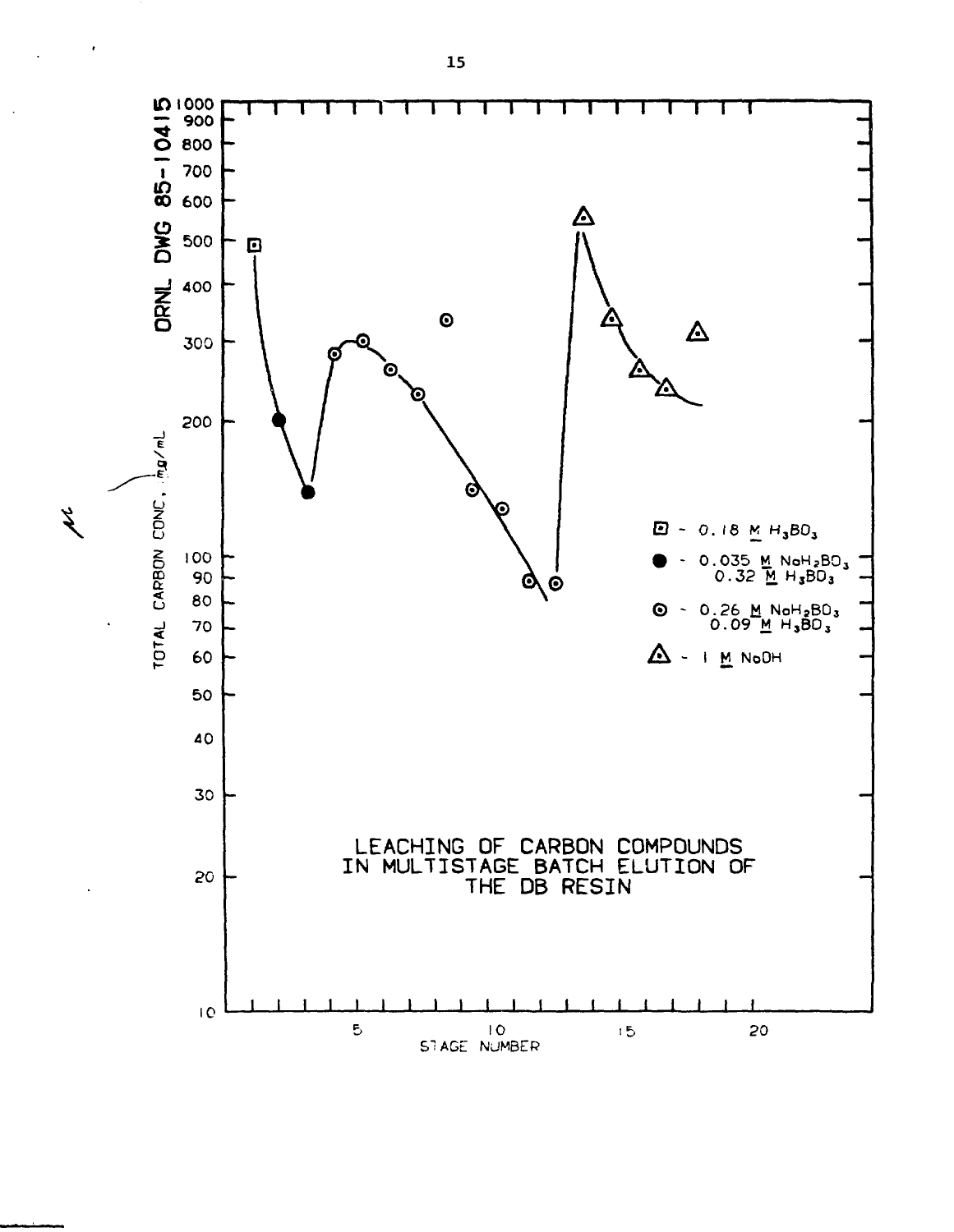**solubilized to an extent of about 8 tig of C/g of resin in 17 Stages of contact. Eluates from the elution of the DA and DB showed no significant difference in dissolved organics. No attempt was made to identify these compounds.**

**The clarity of eluates appeared generally good by visual observations. However, some cloudiness was observed in the first stages of** elution with the DB resin and during the final treatment with 1 M NaOH **with either the DA or DB resin. The eluates from stages 1 and 4 of the DB resin elution were filtered through a 0.5 M-rated nylon filter and the filter was scanned by y spectroscopy (Table IV). Only small quantities of radioactivity were observed that was principally due to the <sup>137</sup> Cs and with much lesser amounts of <sup>125</sup> Sb, ^'•Ce, and <sup>60</sup> Co) . The observed activity of <sup>137</sup> Cs was about 0.01% that of the filtered solution (~400 MBq).**

یہ ہے

| Radionuclide      | Activity, Bq         |
|-------------------|----------------------|
| 60C <sub>O</sub>  | 27                   |
| $125S_b$          | 310                  |
| 134Cs             | $1.66 \times 10^3$   |
| 137C <sub>5</sub> | $2.69 \times 10^{4}$ |
| $144C_{e}$        | 52                   |

**Table IV. Gamma Scan of Filter Solids from a DB Resin Eluate**

**Zeolite Bed Tests. Decontamination factors (DF's) for <sup>137</sup> Cs and <sup>90</sup>Sr were determined in the zeolite beds tests with resin eluate feeds and with the liquid separated from the as received DA sample (DA liquid). Tests consisted of passing 70-100 bed volumes of feed through a 2 ml bed of mixed zeolites (60 vol Z lonsiv 96 and 40 vol 1 Linde A-51). The**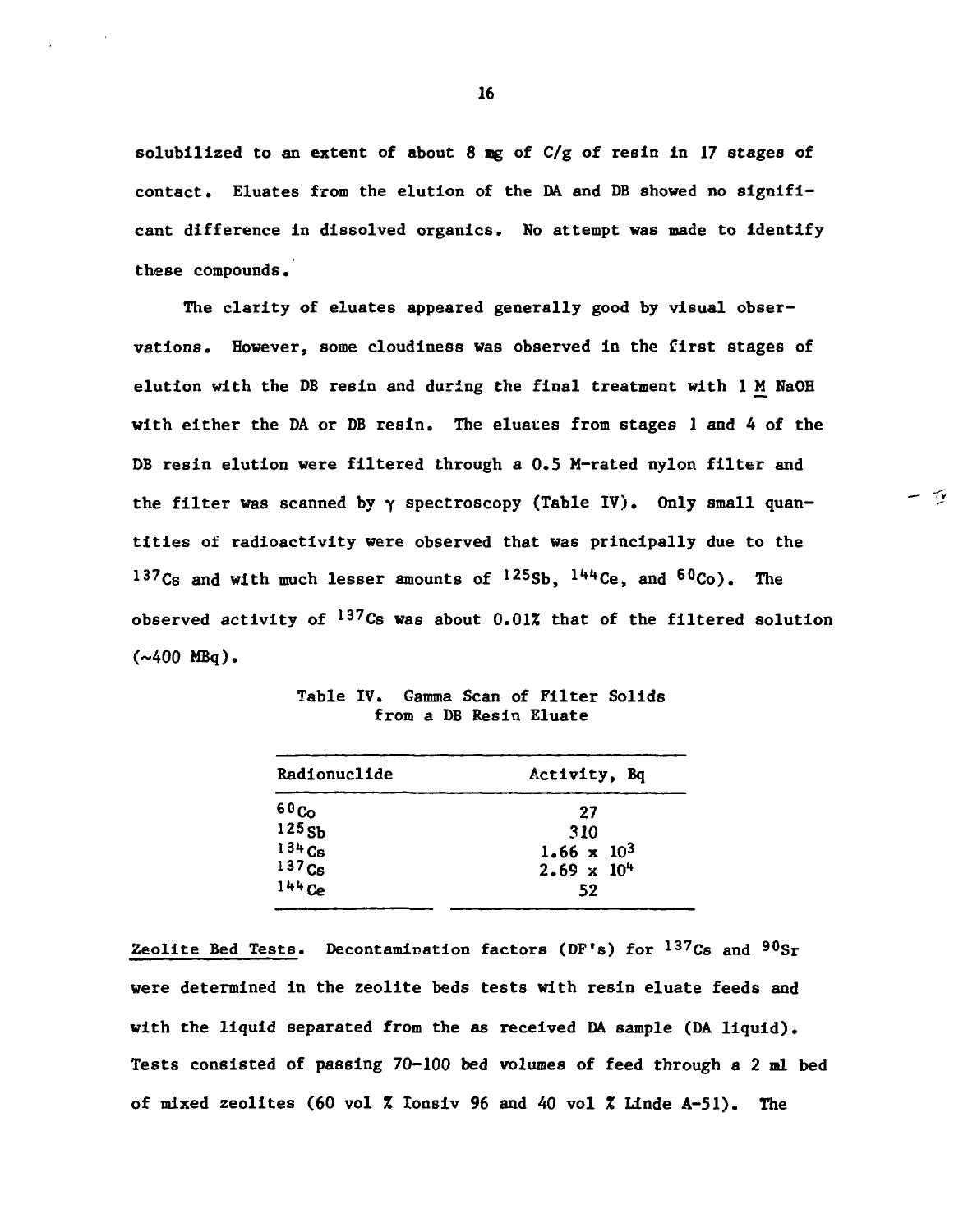**superficial bed residence time was maintained constant at 8.4 nin throughout each test, a value which is comparable to that (~10 nln.) used in SDS processing at TMI-2.**

**Results of the tests are shown in Table V. The cumulative DF's for <sup>137</sup>Cs ranged from about 5 n 10<sup>3</sup> to 3 x 10<sup>5</sup> and for <sup>90</sup>Sr from about 200 to 500. The values of the DF's and their variation with the feed concentrations of <sup>137</sup>Cs and <sup>90</sup>Sr are consistent with previous studies (3,4\_) on the performance of the SDS zeolites. The DF of <sup>137</sup>Cs for the DA liquid feed was slightly improved by filtering it with a 10-\i rated filter frit, perhaps indicating a very small percentage of the <sup>137</sup>Cs (0.01Z) in the feed was associated with the nonsorbable and finely dispersed solids that were present. No evidence of bed plugging was noted in any of the tests though the feeds for Suns Z-l, Z-2, and Z-3 were not filtered.**

**Some sorbtion of the soluble organic compounds in the eluate feeds on the zeolite bed occurred. The cumulative breakthrough for the organic compounds for the DA and DB resin were 45 and 75%, respectively. However, there was no significant change in the DF for <sup>137</sup>Cs as the bed loading of organics increased in a near liuear fashion during the tests.**

**Liquid Clarification. Clarification of the DA liquid was investigated by filtration and by settling. Filtration tests were conducted with sintered metal (stainless steel) filter disk with ratings of 0.5 and of 10 pm at filtration rates of 2.2 ml/cm<sup>2</sup>/min. This flow rate was the design basis for the filtration system to be used at TMI-2 which also provided for periodic backflushing when the filter pressure drop reached**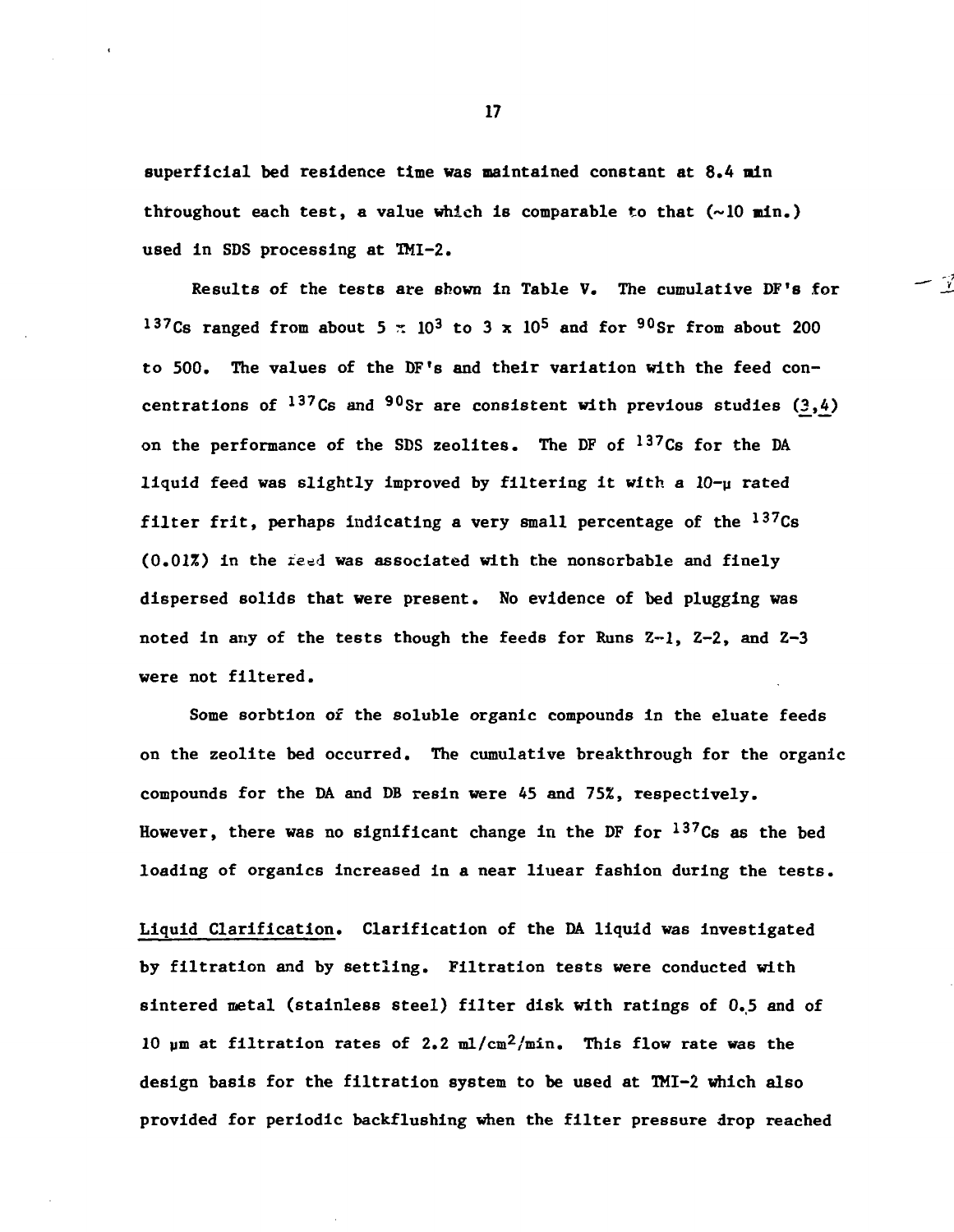## **Table V. Cumulative Decontamination Factors for <sup>137</sup> Cs and <sup>90</sup>Sr in Zeolite Bed Tests**

**Conditions: 2 ml mixed zeolite bed (60 vol X Ionsix 96- 40 vol X Linde A-51); residence time \* 8.4 min**

|         | Feed Solutions                                  | <b>Effluent</b>                                                          |      |                   |                |            |                                    |                       |  |
|---------|-------------------------------------------------|--------------------------------------------------------------------------|------|-------------------|----------------|------------|------------------------------------|-----------------------|--|
| Test    | Source                                          | $\overline{90}_{\text{Sr}},$<br>$137C_S$ ,<br>$\mu$ Ci/ml<br>$\mu$ Ci/ml |      | Total C.<br>mg/ml | bed<br>volumes |            | Cumulative DF<br>137 <sub>Cs</sub> |                       |  |
| $Z-2$   | DB resin eluates; <sup>a</sup><br>Stages 1-13   | 346                                                                      | 0.14 | 80                | 80             |            |                                    | 1.50 $E5^b$ 5.11 $E2$ |  |
| $Z - 3$ | DA resin eluates; <sup>a</sup><br>Stages $l-13$ | 97                                                                       | 32.5 | 130               | 70             | $>3.48$ E5 |                                    | 4.96 E2               |  |
| $Z - 4$ | DA liquid                                       | 10                                                                       | 0.26 | 8                 | 100            | 4.34 E3    |                                    | 2.60 E2               |  |
| $Z - 5$ | DA liquid; filtered<br>through 20 u metal       | 8                                                                        | 0.18 | 12                | 100            | 1.99E4     |                                    | 2.03 E2               |  |

**<sup>a</sup>From elutions described in Table III. <sup>b</sup>Read as 1.5 x 10<sup>5</sup>.**

 $\mathbf{r}$ 

J.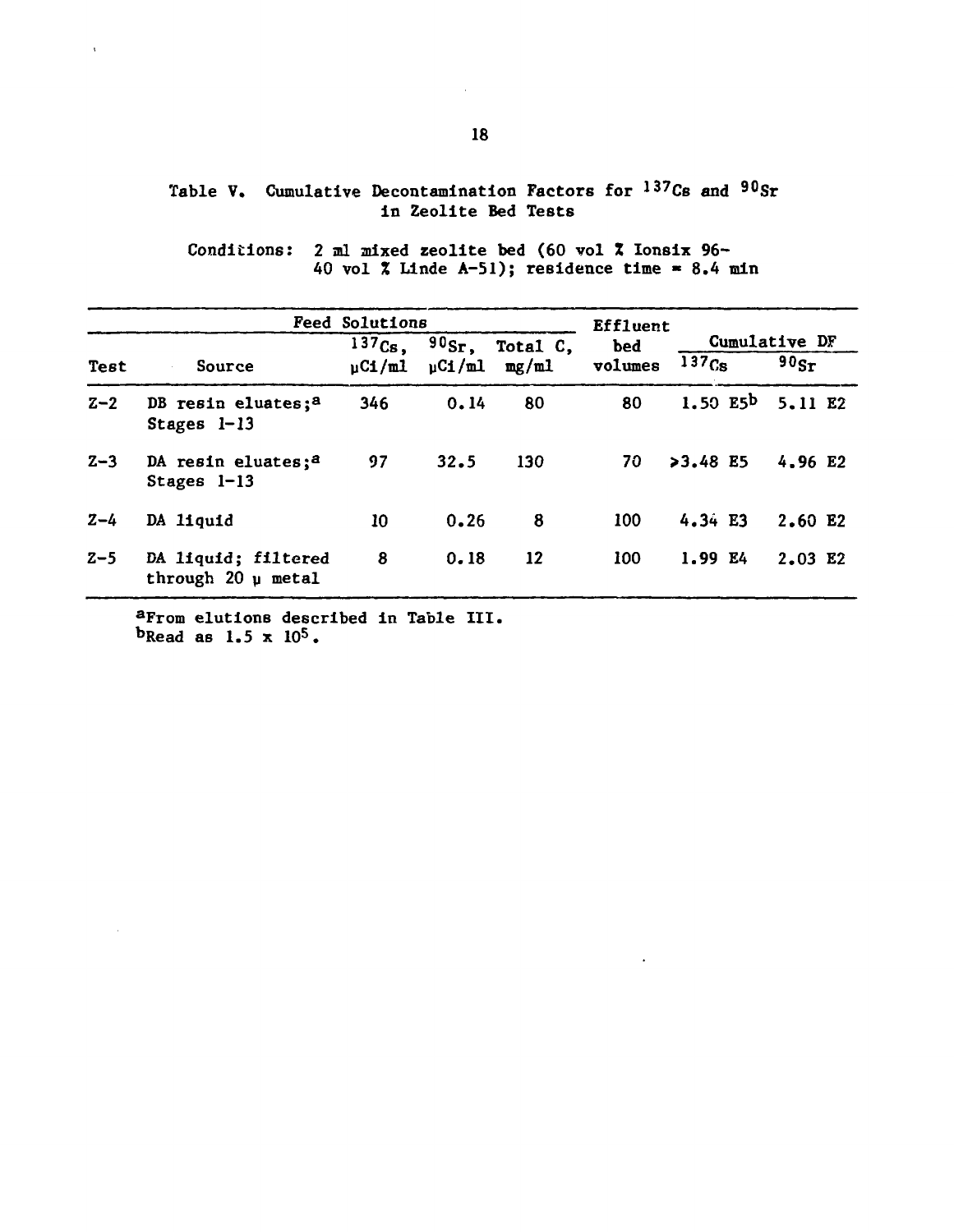**20 psl. The liquid used for the filtration and settling tests was separated from the DA sample after 8 h of settling of the initially well stirred sample and was subsequently diluted 20-to-l with 0.18 K\_ boric acid (2000 ppm B).**

**The filtration test results (Table VI) showed that good clarification was obtained using either the 0.5 or the 10 y-rated filters. The turbidity was decreased from 12.6 to about 2 nephleometric turbidity units (NTU's) using either filter. The 0.5 ym-rated filter rapidly plugged (16 to 19 mln) whereas the 10 ym rated filter was more slowly plugged (170 min). On stream filtration times of 170 min were judged marginal for the clarification operations at TMI-2 with backflushing and a 20 y-rated filter was installed at TMI-2 as an additional precaution. However, it remained to be demonstrated in the actual operations at TMI-2 that the filter could be satisfactorily restored by backflushing. The volume of samples available was too small to permit Investigation of filter backflushing or of extensive studies of filtration.**

**Settling tests (Table VII) showed that clarification could be significantly improved by using longer settling times. Therefore, relative long settling times after batch contacts of resin and eluents could be employed to reduce filter loadings in eluate clarifications and to increase liquid throughputs before filter pluggage occurred. Relatively long settling times (24 to 72 h) were used in the processing of the demineralizer B eluates at TMI-2 which is discussed later.**

**An attempt was made to increase the settling rate by usiug fresh anion exchange resin (Amberlyte IRN-400; 20-40 mesh) as a flocculation**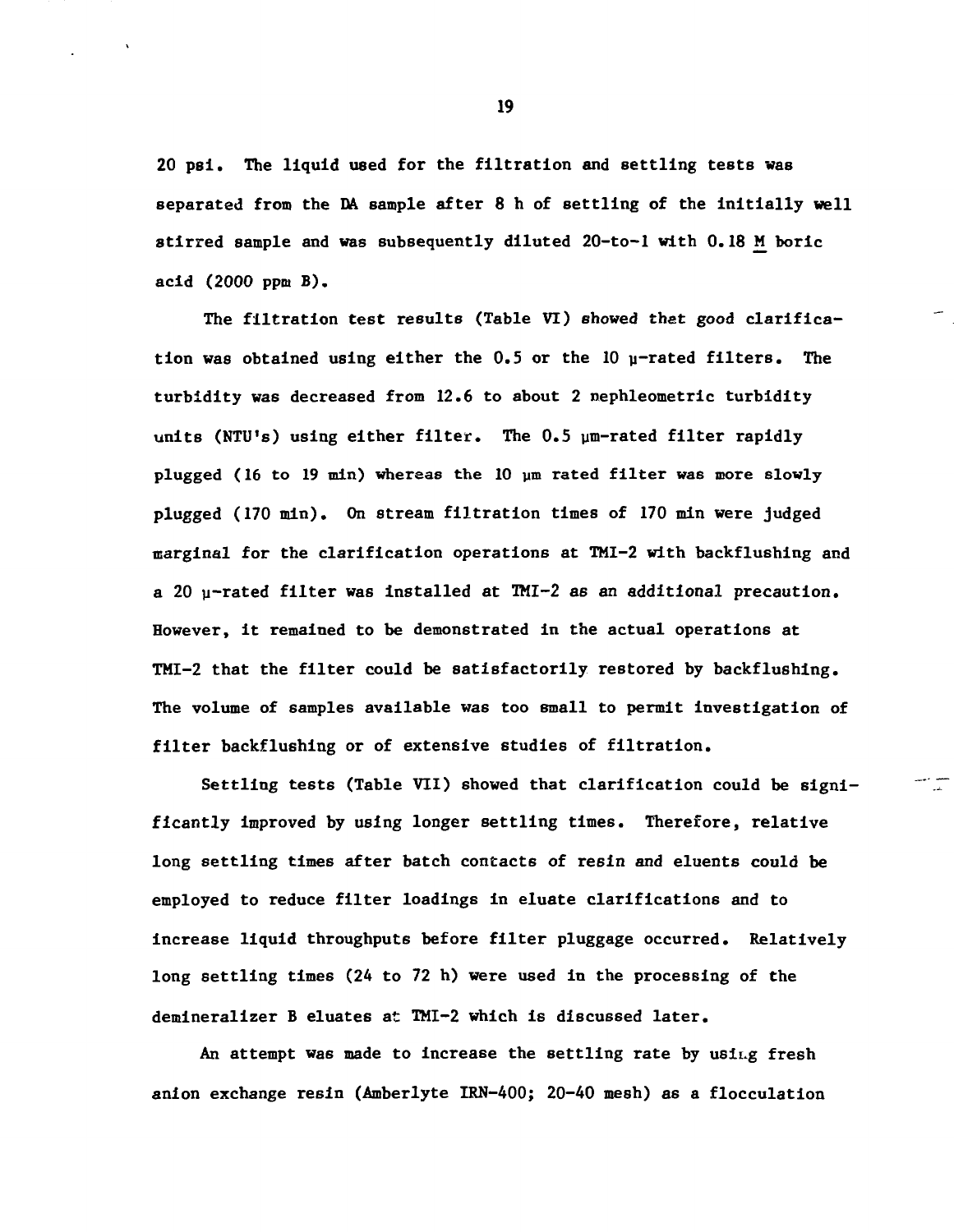# **Table VI. Clarification Tests with Sinter Metal Disk Filters using DA Liquid**

| Run<br>Number | Filter<br>rating<br>$(\mu m)$ | Time<br>(min) | Final<br>pressure drop<br>$(ps_1')$ | Volume | Turbidity <sup>8</sup><br>NTU's |
|---------------|-------------------------------|---------------|-------------------------------------|--------|---------------------------------|
|               | 0.5                           | 19            | 20                                  | 30     | 2.1                             |
| $\mathbf 2$   | 0.5                           | 16            | 20                                  | 25     | 2.3                             |
| 3             | 10                            | 170           | 14 <sup>b</sup>                     | 270    | 2.2                             |

**Conditions: 9.5 nm-diam filter disk, filtration rate « 2.2 ml/an<sup>2</sup>/min; M liquid diluted 20-to-l with 0.18 H H3BO3**

**<sup>a</sup>Turbidity of feed was 12.6 MTU's.**

 $\mathcal{L}^{\text{max}}$  and  $\mathcal{N}$ 

**^Feed supply was used up. Extrapolation of pressure drop vs. time curve indicated that 20 psi would be reached after 190 min and a filtrate volume of ~300 ml.**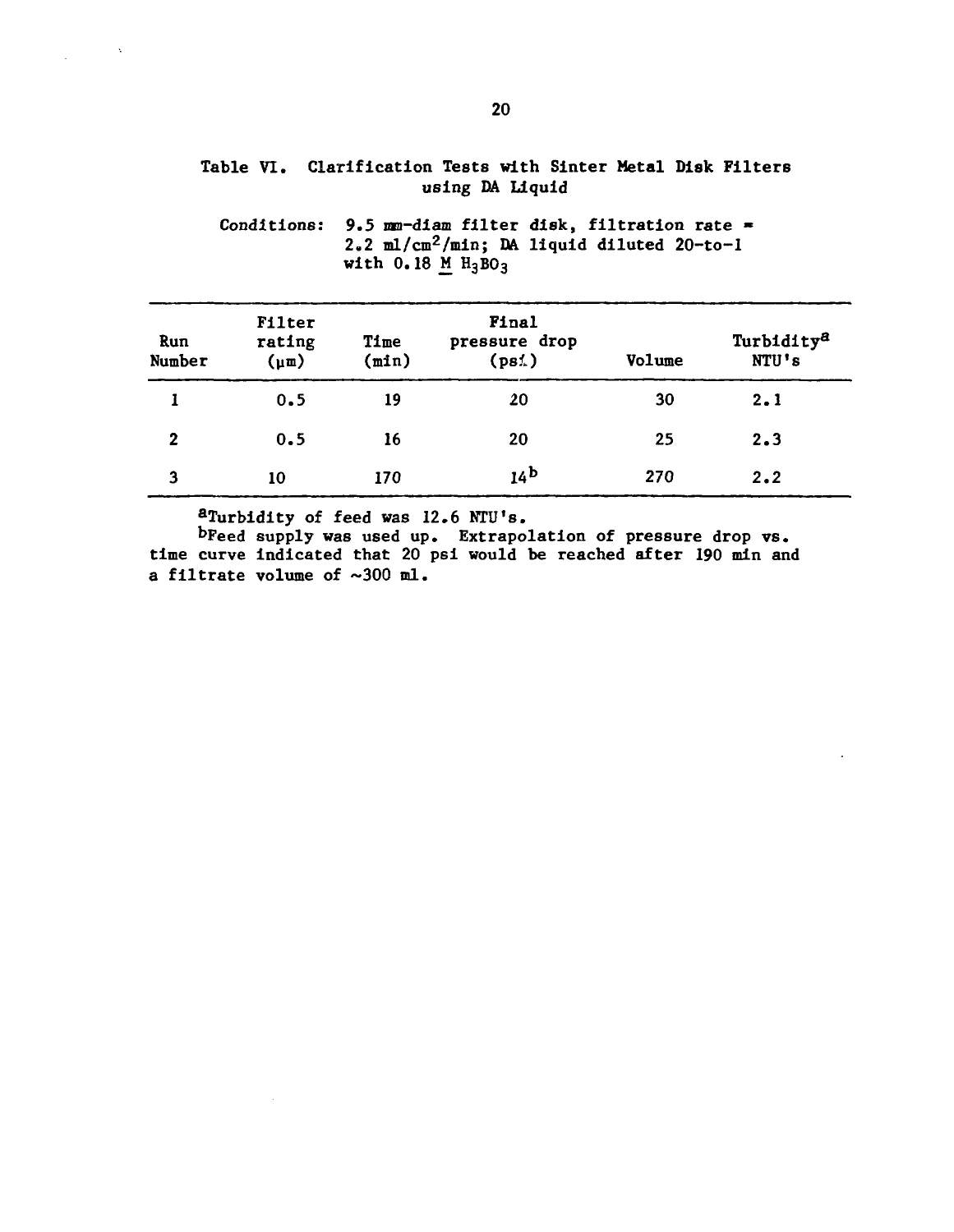|                   | Turbidity, NTU's            |            |  |  |  |  |  |
|-------------------|-----------------------------|------------|--|--|--|--|--|
| Settling<br>Timed | With flocculant<br>addition | Raw liquid |  |  |  |  |  |
| 0                 | 12.6                        | 12.6       |  |  |  |  |  |
| 1                 | 5.2                         | 6.1        |  |  |  |  |  |
| $\overline{2}$    | 4.4                         | 5.5        |  |  |  |  |  |
| 3                 | 3.5                         | 4.6        |  |  |  |  |  |
| 4                 | 2.8                         | 4.0        |  |  |  |  |  |

 $\mathcal{L}^{\text{max}}_{\text{max}}$ 

 $\sim$ 

**Table VII. Effect of Settling Time on DA Liquid Turbidity**

 $\chi_{\rm{max}}=0.5$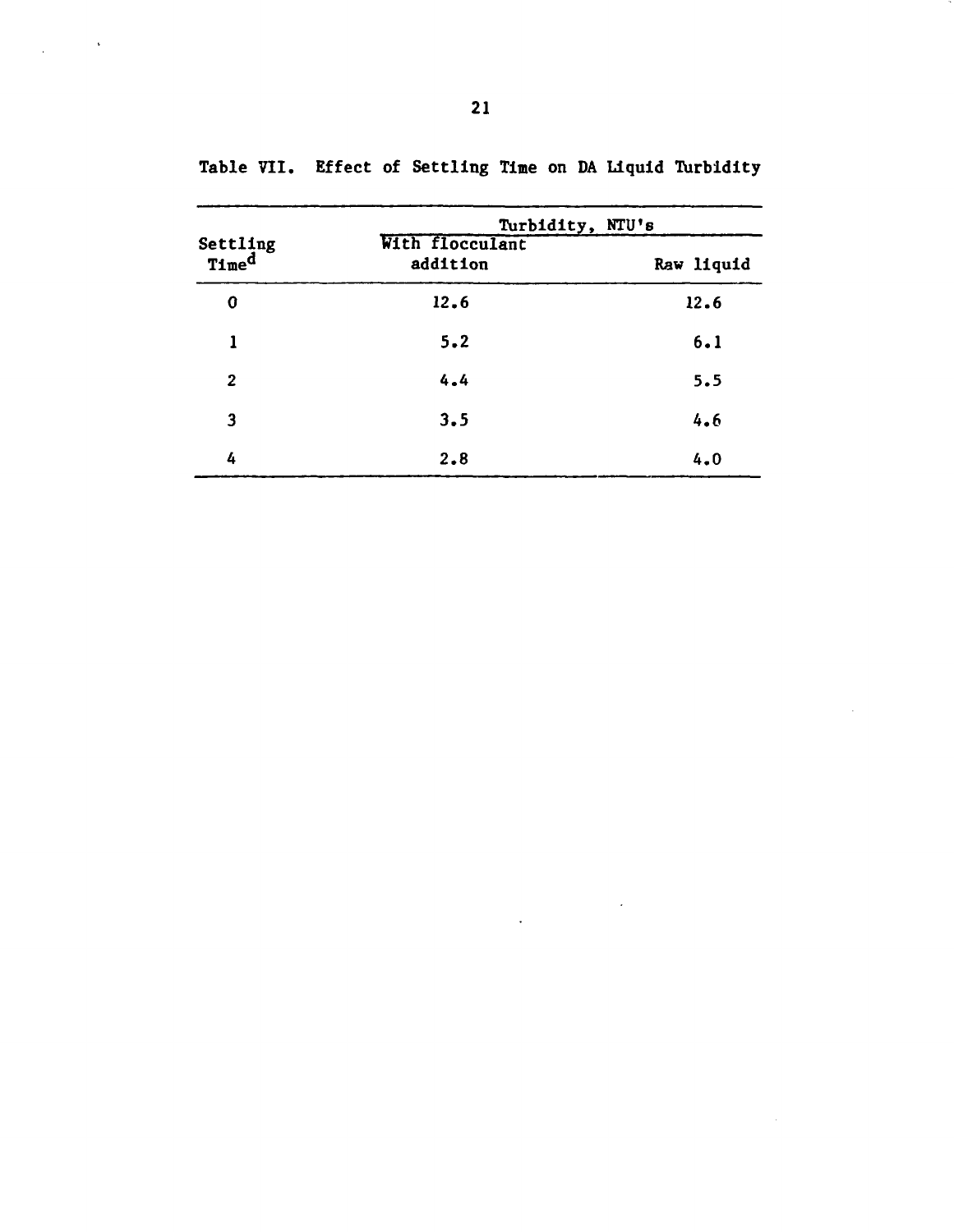**aid in one test. However, it did not significantly improve the rate. In that test, 1 g of the resin was added each day to the same 35 ml aliquot of liquid.**

#### **Processing Results at TMI-2**

**After 15 stages of batch elutions, approximately 750 and 3300 curies of <sup>137</sup>Cs have been eluted from M and DB, respectively (Table VIII),** للسوالد **Process flowsheet operations have been generally satisfactory with some difficulty encountered because of frequent filter plugging when eluting DB with sodium concentrations above about 0.25 K (8000 ppm). The filter plugging was minimized and satisfactory filtration rates were obtained by increasing the settling time of the eluates from the nominal 24 h to 72 h and by addition of boric acid to reduce solution alkalinity. It is believed that the filter plugging is due to degraded resin product particles that are more effectively dispersed at the highly alkaline conditions. This phenomenon was not observed in the DA elution. Results from the processing of the filtered eluates through the SDS system has been completely satisfactory.**

**Based on the NDA estimates of the 137QB demineralizer loadings in Table I, about 22 and 46% of the <sup>137</sup>Cs has been eluted from M and DB, respectively (Figure 5). The removal of <sup>137</sup>Cs was about one-half of that expected on the basis of the hot-cell tests at ORNL If it is assumed that the samples tested were representative of the bulk resin from each demineralizer resin bed. The liquid-resin contact was no doubt better in the hot-cell tests because the resin was slurried with the liquid via shaking. Nevertheless, the trends in <sup>137</sup>Cs elution behavior with increasing sodium**

سم ہو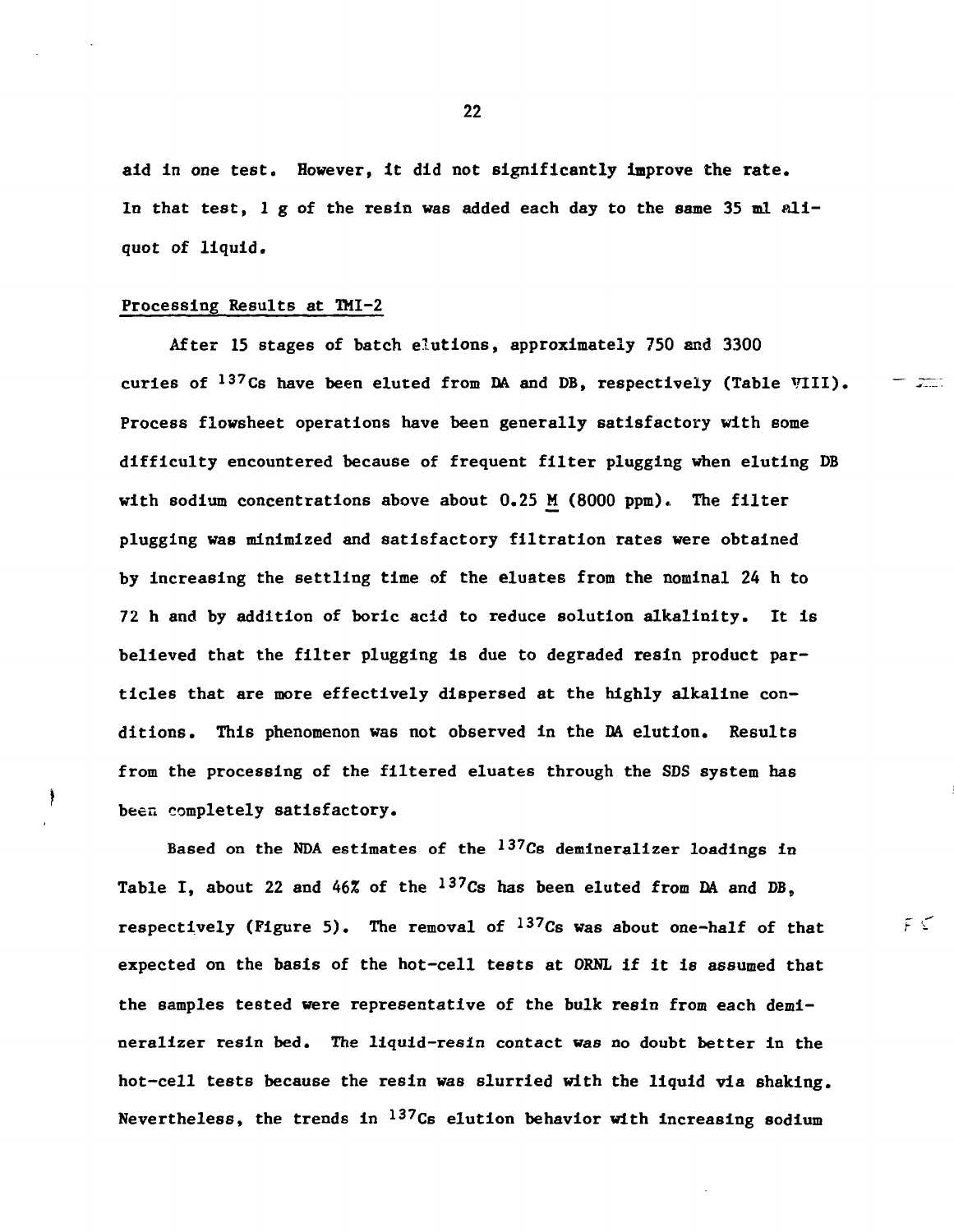|                 | Demineralizer A                   |                              | Demineralizer B                 |                              |
|-----------------|-----------------------------------|------------------------------|---------------------------------|------------------------------|
| Stage<br>Number | Cumulative $137Cs$<br>removal, Ci | Sodium conc.<br>of eluent, M | Cumulative 137Cs<br>removal, Ci | Sodium conc.<br>of eluent, M |
| 1               | 119                               | $0^{\mathbf{a}}$             | 811                             | $0^{\mathbf{a}}$             |
| $\mathbf 2$     | 201                               | $0^{\mathbf{a}}$             | 932                             | Ωg                           |
| 3               | 206                               | 0.07                         | 1190                            | 0.07                         |
| 4               | 395                               | 0.34                         | 1510                            | 0.07                         |
| 5               | 464                               | 0 <sub>p</sub>               | 1940                            | 0.34                         |
| 6               | 499                               | 0.23                         | 2000                            | 0.34                         |
| 7               | 532                               | 0p                           | 2180                            | 0p                           |
| 8               | 562                               | 0.23                         | 2420                            | 0.30                         |
| 9               | 608                               | 0.74                         | 2640                            | 0.30                         |
| 10              | 630                               | 0.38                         | 2840                            | 0.23                         |
| 11              | 646                               | 0p                           | 2920                            | 0.30                         |
| 12              | 706                               | 0.38                         | 3070                            | 0.51                         |
| 13              | 711                               | 0.90                         | 3170                            | 0.51                         |
| 14              | 745                               | 1.0                          | 3240                            | 0.59                         |
| 15              | 745                               | 1.0                          | 3260                            | 0.59                         |

 $\ddot{\phantom{a}}$ 

|  |  |  |                                       |  | Table VIII. Cesium Removals Accomplished after 15 Stages of |  |
|--|--|--|---------------------------------------|--|-------------------------------------------------------------|--|
|  |  |  | Batch Elution of the TMI-2 Makeup and |  |                                                             |  |
|  |  |  | Purification Demineralizers           |  |                                                             |  |

**<sup>a</sup>Processed water containing 0.18 \*1 H3BO3. ^Removal of filter backflush liquid.**

 $\mathcal{L}^{\text{max}}$  and  $\mathcal{L}^{\text{max}}$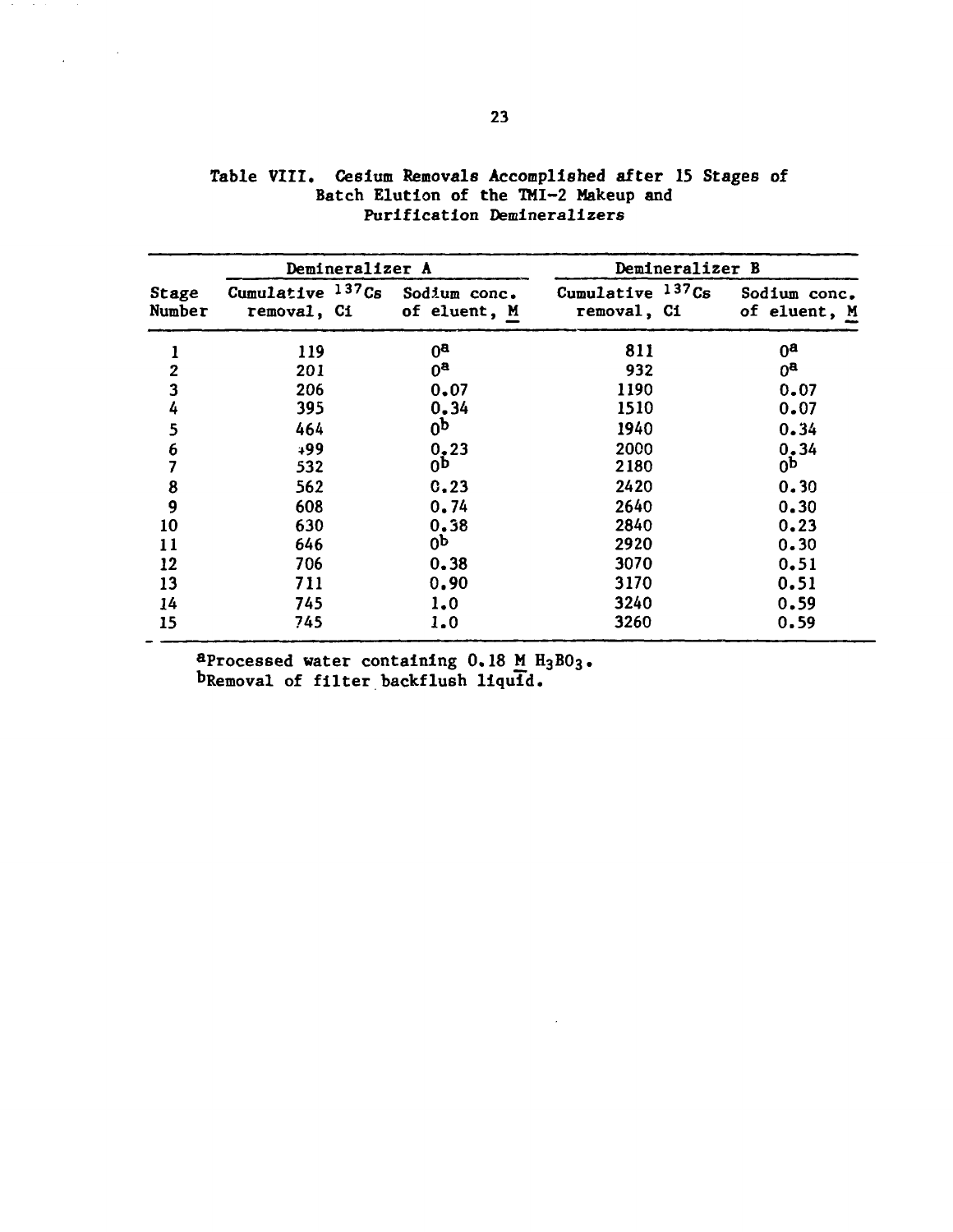

Figure 5. Percentage  $^{137}$ Cs Eluted in the Multistage Batch Elution of the TMI-2 Demineralizers.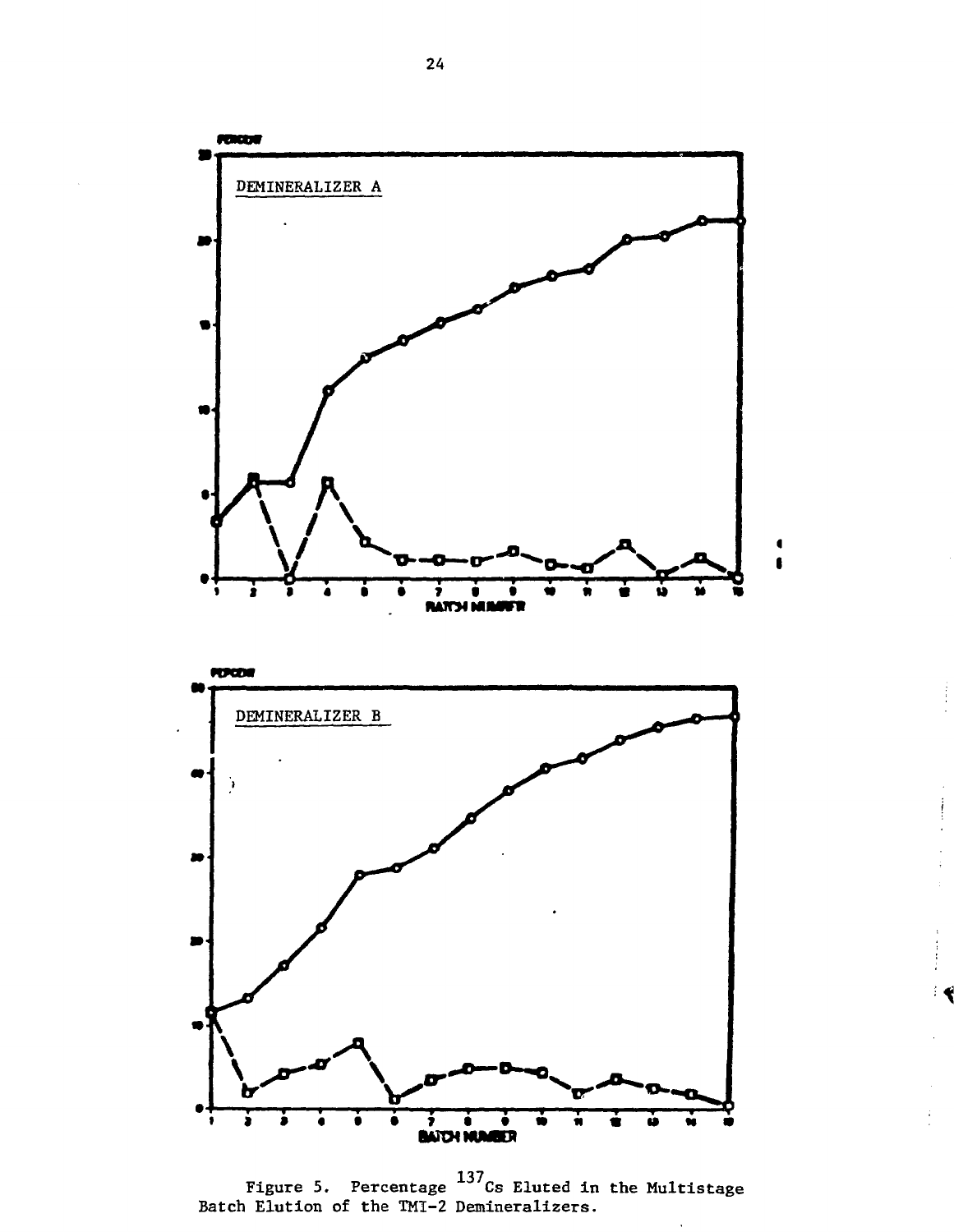**concentration are expected to be the same. The In-plant results from the DB resin elutlon show the expected trend but the EA results do not, particularly at the higher sodium concentrations approaching 1 M. The results to date Indicate little additional i37Cs can be removed by continuing the DA elutions with 1 M sodium concentrations. Thus It appears that either the original curie loading estimates for DA. (Table I) are high or the resin sample used in the hot-cell elution tests is not representative of DA resin bed.**

**In resin sampling operations with the demineralizers, it was found by quartz fiber optical examination of the DA resin bed that it was dry which is contrary to the wet resin bed model used to interpret the NDA data. The possi lity that the original estimate of the <sup>137</sup>Cs loading on DA is high is currently being explored in calculations using a revised source term model to interpret the NDA data. No attempts at further alution of DA are planned pending outcome of the reassessment of the <sup>137</sup>Cs loading estimate and radiation level surveys of the DA vessel. Elutions will continue for DB at higher sodium concentrations to further reduce the cesium activity. Following the completion of the cesium elution operations, dose rate surveys of the demineralizer cubicles will be performed to confirm final resin elution efficiencies and the dose rate reductions that were achieved.**

### **Acknowledgment s**

**The authors express their sincere appreciation to several people at ORNL and GPU Nuclear for the extensive and excellent analytical work carried out in support of this study.**